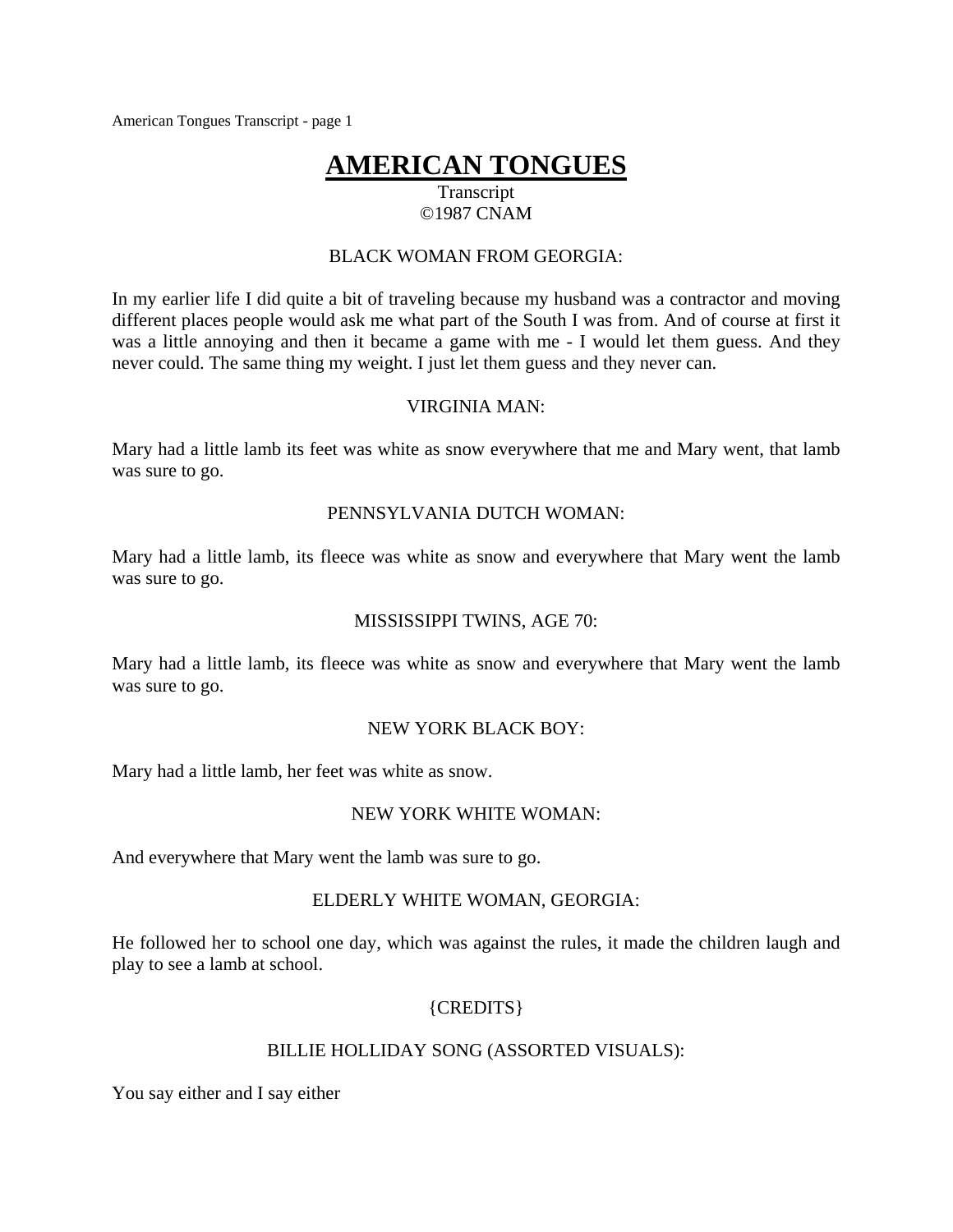You say neither and I say neither Either, either, neither, neither Let's call the whole thing off You like potatoes and I like potatoes You like tomatoes and I like tomatoes --You've got a lot of cotton in that country –A lot of cotton, peanuts, and potatoes -Um hum. You ever worked a cotton patch Oh, when I was a little bitty kid I used to go on up with my little tote Sack and pick it off the ground. –You know your face is getting longer? (Back to the song)

### BOSTON MEN:

Is that where Page lives?

–No, that's Gino's building.

–Oh Gino.

–I guess they're putting new windows in there.

–New windows, I can use more windows in my apartment.

–Winter windows, storm windows.

–There's Junior.

–Junior, what'd you do, you buy new curtains. Putting up new curtains?

# BLACK NEW ORLEANS TEENAGERS:

--Yes. Indeed. You been to the World's Fair yet?

I went to the Patty LaBelle and Bobby Womack concert, I was on the floor...

–Girl, yeah

–Clownin'

--Girl, yeah, hoopin' at the concert.

–You ride on that gondola? No, indeed, that's too scary!

Girl, I wasn't riding on that thing

Did you go to the kitty wash?

Girl, yeah...

# INTERVIEWER:

Who do you think has a funny accent?

PENNSYLVANIA DUTCH WOMAN:

People from New York or Philadelphia, and Virginia especially, our grandkids in Virginia and they have that Virginia dialect, you know, I have to listen twice to catch on, you know, they've got that dialect, you know.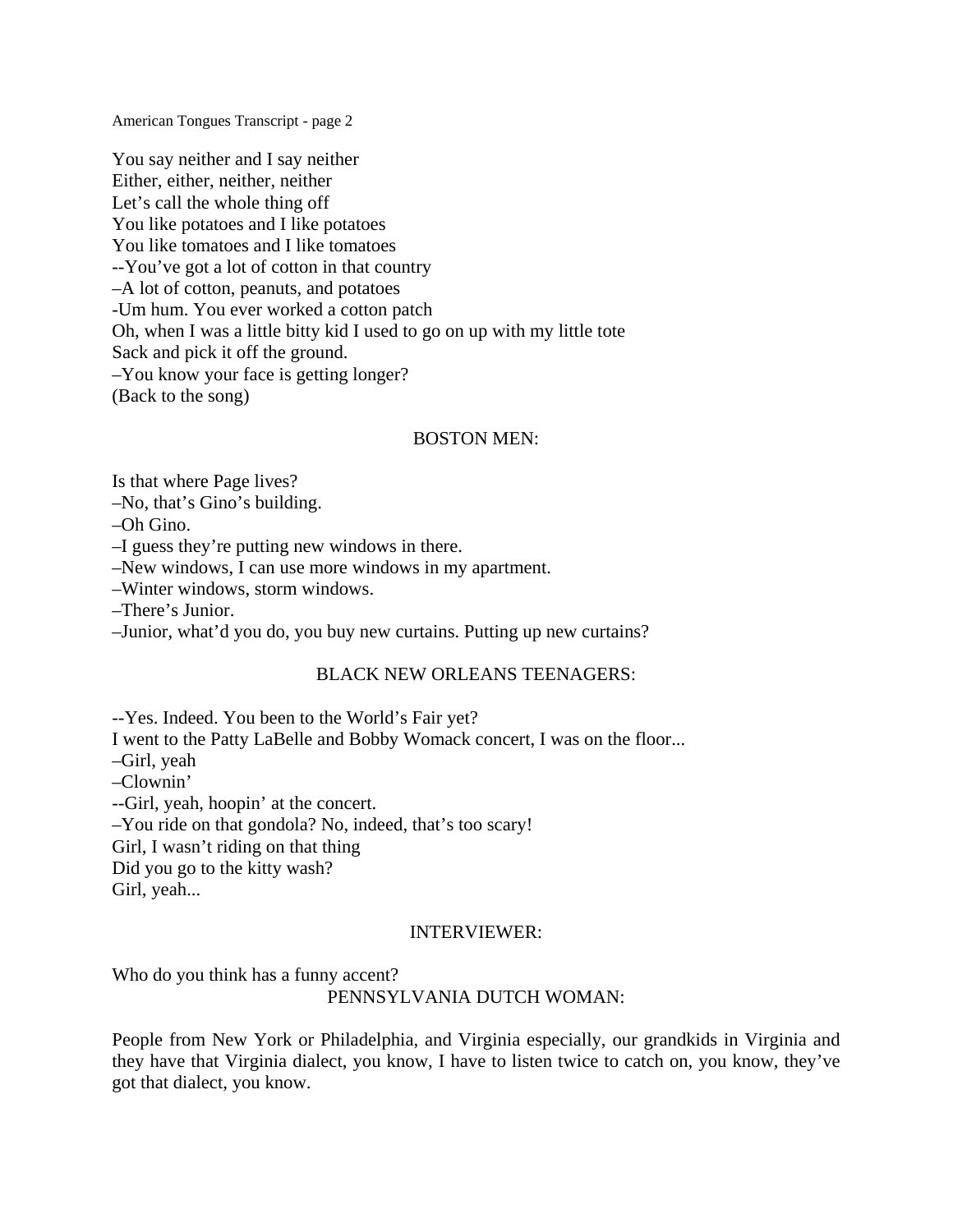#### CLEVELAND WOMAN:

Wisconsin people.

#### INTERVIEWER:

Why do you say Wisconsin? What do they sound like?

### CLEVELAND WOMAN:

'Cause when they say their o's they're going – out, out and about. They do, they're really bad. They sound like they're Norwegian.

#### BOSTON MAN:

Mississippi and Georgia. They have a certain way of talkin' that ah, boy, you have to have a knife to cut it, like I'm tryin' to cut butter. They would ah, couldn't understand 'em.

#### GEORGIA WOMAN:

People from Chicago, people from New York, upstate New York and all that. All of them have a definite accent. And they're the ones that are hard to understand. They may think I'm hard to understand.

#### NARRATOR:

New Yorkers are rude, Southerners talk too slow, New Englanders don't say much at all. We've all heard the old cliches. People have many ways of talking in the United States. And no matter who's doing the talking somebody or other has an opinion about it. After all it's one of the most important ways we size each other up.

### BLACK PHILADELPHIA MAN:

It's like a vibration thing, you know, it's not too much what they say out of their mouth as how they say it, you know, 'cause you know you can meet a person for the first time and automatically draw an opinion. I'm not gonna like him, we're not gonna get along together. And you don't know him from Adam or Eve, just from what he has said and how he has said it out of his mouth.

### NARRATOR:

When someone expresses an opinion about the way somebody else talks he may be making a judgment about more than just their speech.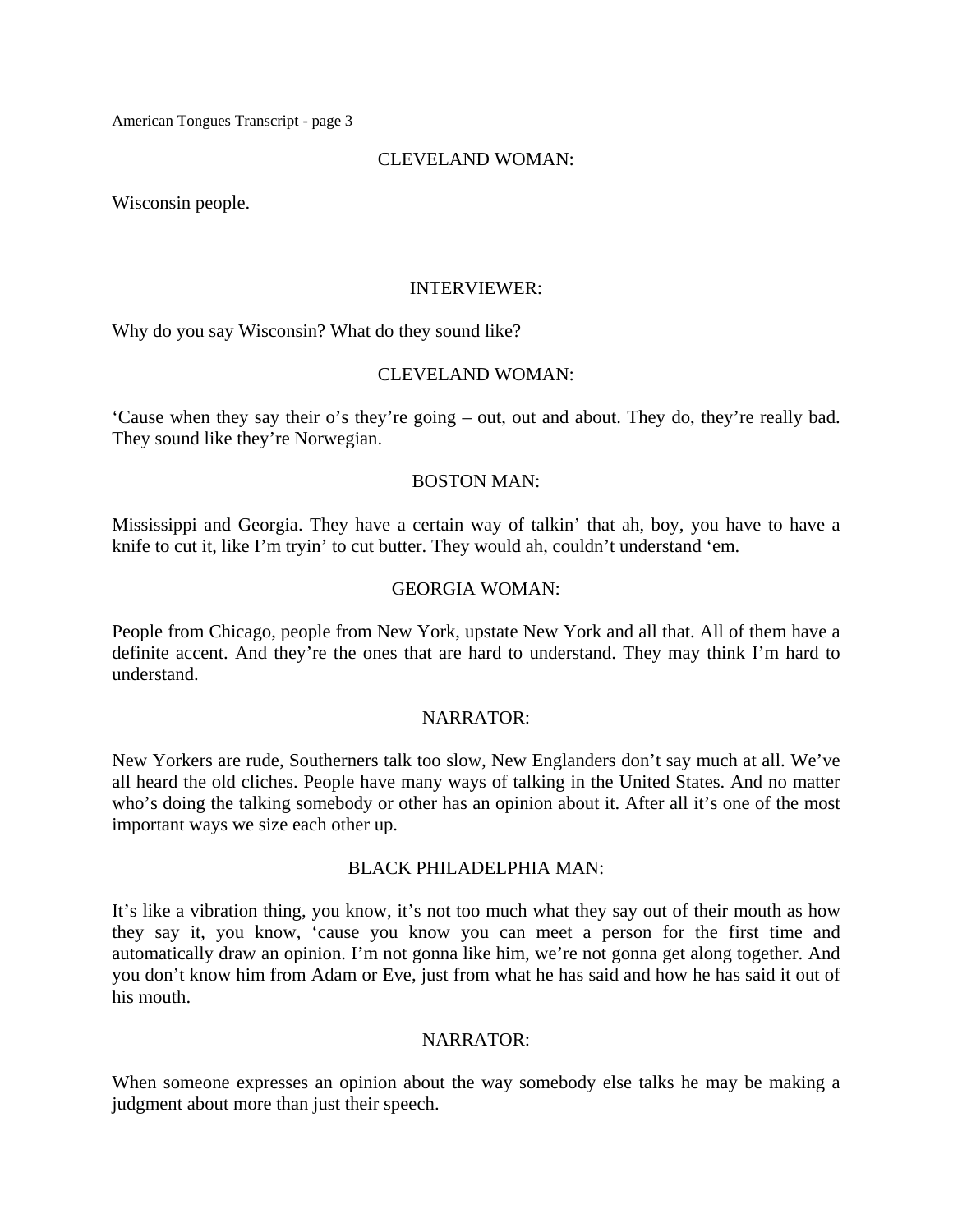### WHITE MISSISSIPPI MAN:

I think you see more change in the way the Blacks talk than you do the way the Whites talk because some of this yackety-yack junk that they do an just go on and on and on and when they get through when it all boils down they just say "good morning" but yet they'll talk fifteen minutes on that that same thing.

### NARRATOR:

And since your speech is so much a part of who you are, if soomeone criticizes the way you talk, you might feel they're criticizing you.

### PENNSYLVANIA DUTCH WOMAN:

Well they call me "Dutchified".

### INTERVIEWER:

Does that get you upset?

### PENNSYLVANIA DUTCH WOMAN:

Well, in a way, because they get people on television, you know, like you watch these programs, they're from a different country, well, I can tell they're from a different country, but I wouldn't make fun of them because they talk the way they do and you accept them like that, don't you? I do. But why make fun of me because I sound Dutchified, you're dumb, just as soon as it's Dutchified or German, you're dumb.

### NARRATOR:

When people put down the way others speak, they sometimes forget that everybody speaks with an accent, so before you jump to conclusions, consider the many ways of talking Americans have and remember that what sounds funny or odd to one person is music to the ears of another. TEXAS STUDENT:

Sweet Phoebe, do not scorn me, do not Phoebe, say that you love me not but say not so in bitterness, the common executioner whose heart the accustomed sight of death makes hard. Oh, dear Phoebe, if ever as it ever may be near you meet some fresh cheek the power of fancy than shall you know the rules invisible that love's keen arrows make.

# COMPUTER MAN:

A program from your diskette head or hard drives. There are two ways you can shut down a hard drive. If your hard drive has an automatic feature simply by turning off the power switch of the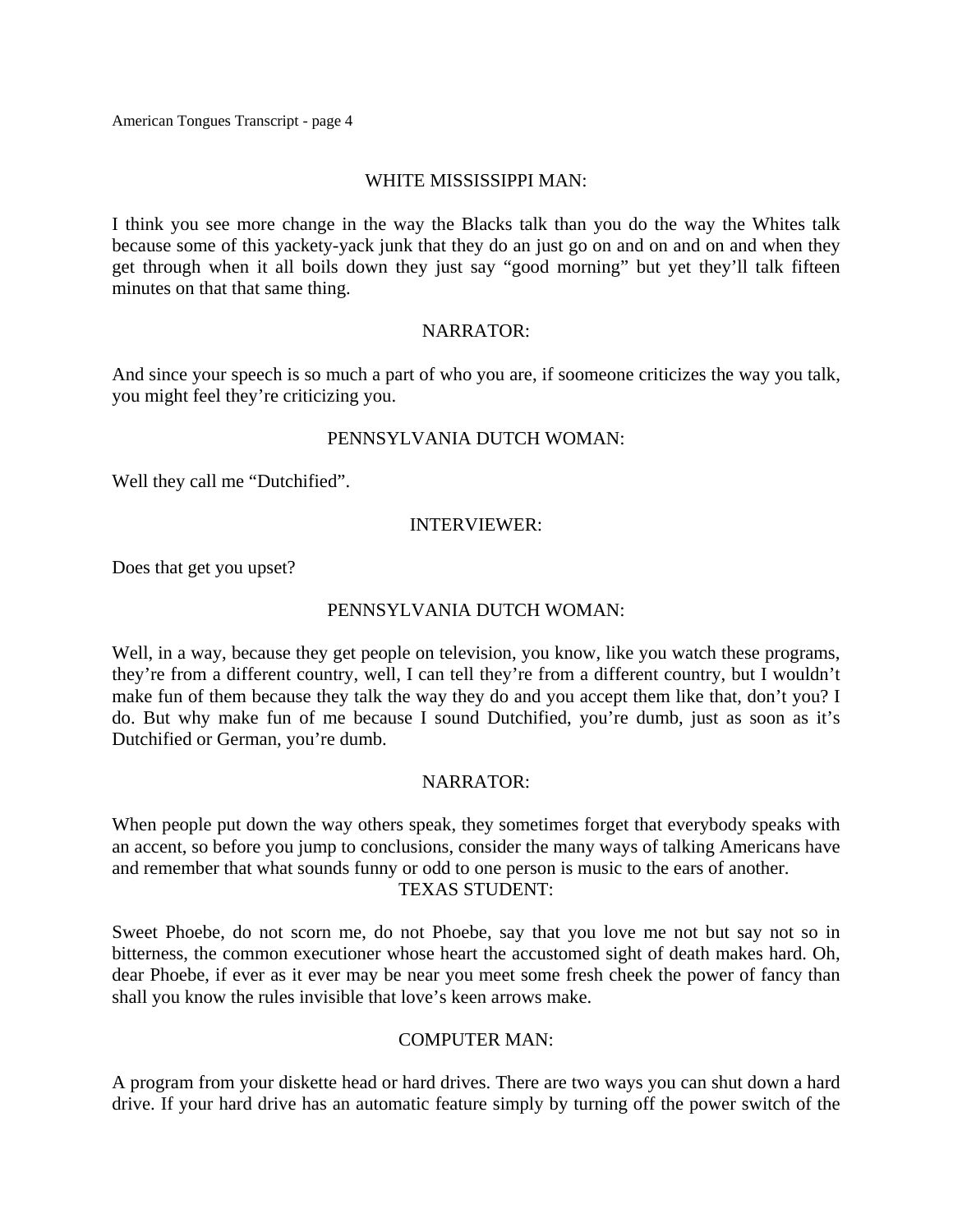computer will actually bring the heads up off the platers and bring them back down past track zero, so that if there is any jostling of the computer after shutdown the heads will not erase any of the data on the plater. Of course, they'll go to the server in turn, but they are sent down with 128 k bytes of information, down a packet with a start and a stop mechanism for collision detection. It will drop off the bits when it gets to the destination and go straight DMA access into the system.

#### HYMN SINGERS:

Start looking for me when you reach Heaven, keep looking for me, I'll be there...

#### NARRATOR:

It's hard to say how many varieties of English there are in the United States. It depends on how you want to cut the pie. A particular accent may be spoken by only a few hundred people, you can hear some of the most unusual varieties in remote mountain areas or on islands along the East Coast. The speech heard in some of these places may sound very old-fashioned to outsiders.

#### TANGIERMAN:

Jackie Ham came in here one night. That kid drove his mom out. He said, "I had to get out of the house – Mom's been hollerin' and cussin' at me all day." She wa behind the counter; she said, "It's a lie, Jack!" He said, "Who's that, Mom?"

# OLD MAN:

First permanent settlement, white settlement on the island was in 1686. There have been people living here ever since. Nearly about all of us that were born here on this island we can say that our parents were born here and our grandparents and our great-grandparents and our great-greatgrandparents and right on down.

#### MINISTER:

What amazes me is that I can be about almost anywhere, I can be in the mall in Salisbury, Maryland, for example, and I can hear a Tangierman talking in the crowd, and I can immediately tell they're from home, you know.

### FISHERMAN:

It used to be like Claude and them said could you follow the crabs right on down, now they don't, they don't do that no more. I think they get on top of the water and swim when they get ready to leave. Swim over top of the pots instead of in 'em.

### FISHERMAN #2: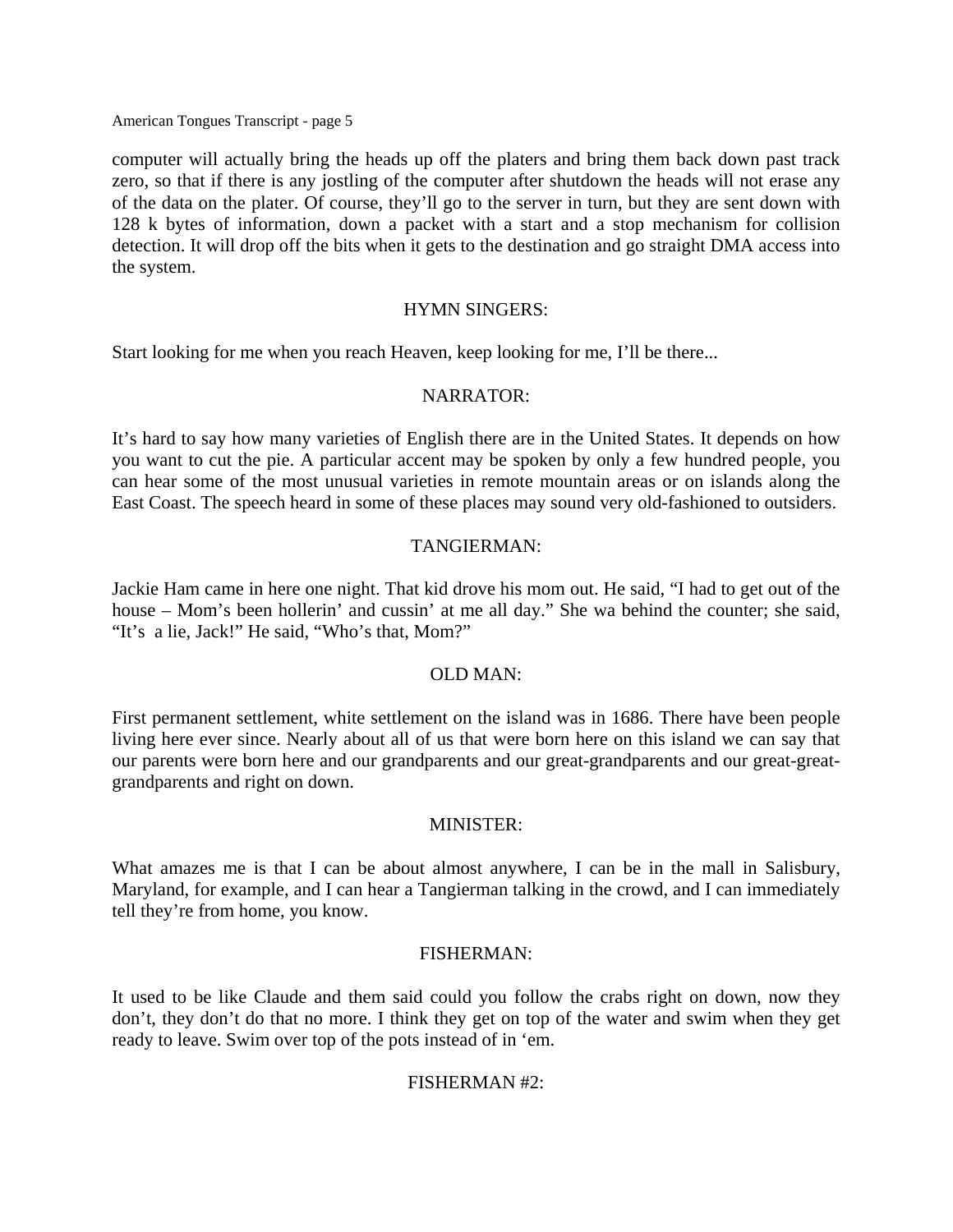Ain't no pots there, where they're at. –Where's they at? Just outside of the mud, ain't no pots there. –They ain't going no further, these crabs goin' out.

### OLD MAN:

If we're talking among ourselves, we might fall into the pattern of years ago and use the words that you're not used to, that you haven' heard. But it's, it's just about gone now, we talk just like everybody else. I figure I sound just like Walter Cronkite.

#### NARRATOR:

American dialects came from the speech of the first English settlers who brought with them the accents of their regions. The folks from the London area who settled in Virginia and Massachusetts spoke a different way from the folks from Northern England who made their home in Philadelphia. As the population spread out, these groups and others interacted mixing with on-English speaking settlers to create a patchwork of American accents, each blending gradually into the next. As you go East or West it becomes harder to hear the differences between accents. In the wide open spaces out West, Southern and Northern accents mixed so you don't find as many distinctions.

### ROGER SHUY, SOCIOLINGUIST:

Sometimes the settlers were stopped by natural boundaries or barriers such as mountain range or a river and or course, since they were stopped, their dialect stopped, too. For example, the Connecticut River to this day separates "Pahk your cah" from "Park your car". Human interaction, the way people talk to each other, or don't talk to each other. The way they copy each other. It's always changing and because we, as people change, so do our dialects.

### NARRATOR:

It isn't just that we speak differently. Take a trip across the United States today and you begin to notice something else about the way Americans talk. Our speech reveals how we deal with the world. Whether we beat around the bush or get straight to the point. The more you listen, the more you realize how our ways of speaking relate to how we live our lives.

### RADIO HOST:

Good morning and welcome to the "Marketplace" program on this Tuesday morning. I'm Ricky Campbell with you. "Good Morning, Marketplace."

### CALLER #1: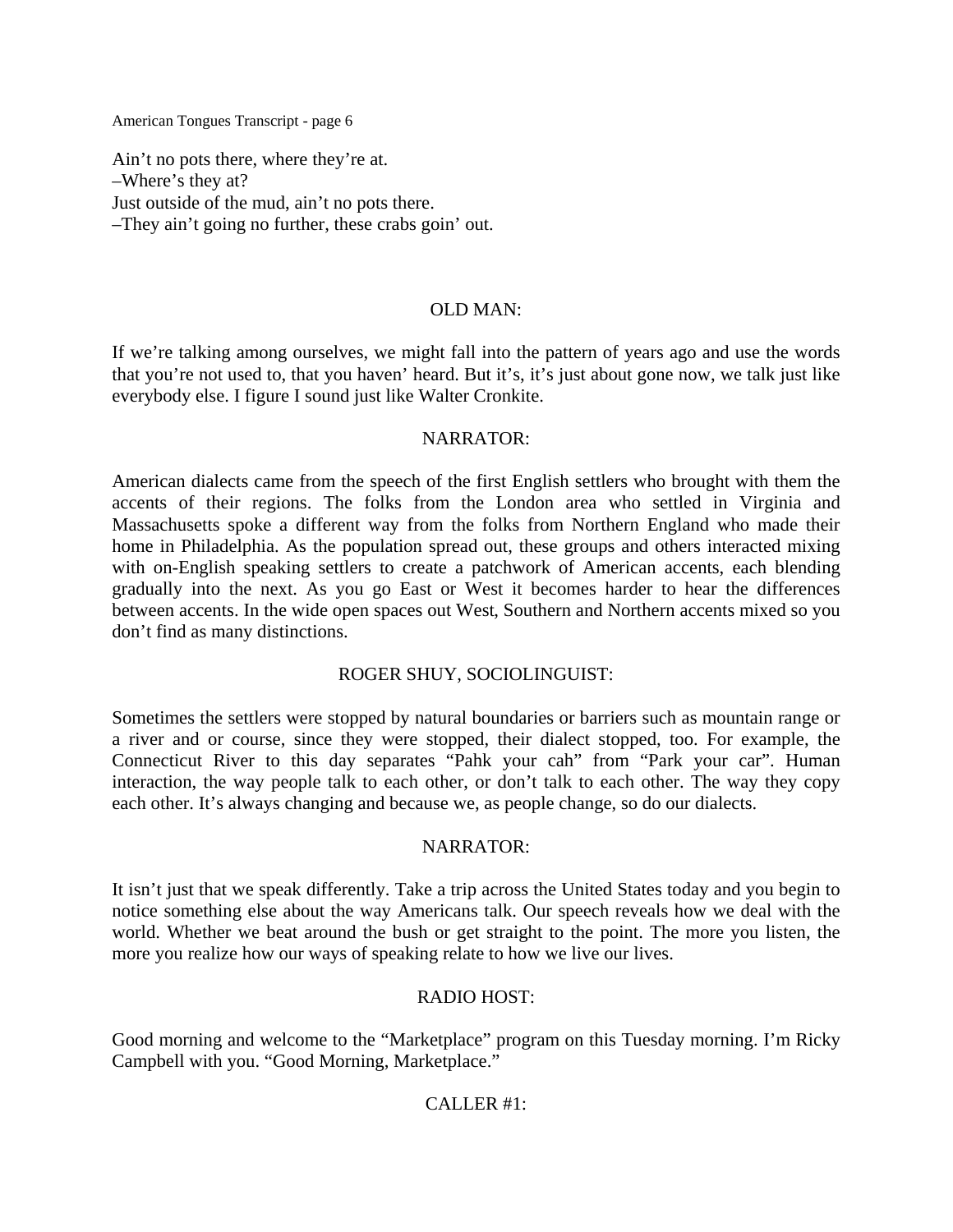Hello, I have a wringer Maytag washer I'd like to sell and I want \$125 fer it.

#### CALLER #2:

I've got a General electric Frigidaire. It's a real good one for sale and I've got a nice five year old saddle horse.

#### CALLER #3:

This is me again, Ricky. I forgot to put my mustard greens. I've got plenty of mustard greens, if anyone wants it.

#### KENTUCKY MAN:

No, I just don't like Buckeyes, or you know, Detroit or stuff like that I don't talk Southern, but I, I'm just a plain ole hillbilly.

### KENTUCKY MAN #2:

You can tell people from this part of Kentucky from anywhere else in the world, or I can, you know, if you really listen to it. I thought this is the way everybody talked 'til I went in the Navy and everybody talked funny to me, and the I got to realizing that it was me that was different then the rest of 'em.

### YOUNG WOMAN:

How much these run?

### BOOTSELLER:

Forty.

### YOUNG WOMAN:

Forty.

### BOOTSELLER:

These will all be in the boxes, now, they'll run from thirty to forty dollars.

### OLD LADY:

How much you say you want for these dresses?

### CRATIS WILLIAM, FOLKLORIST: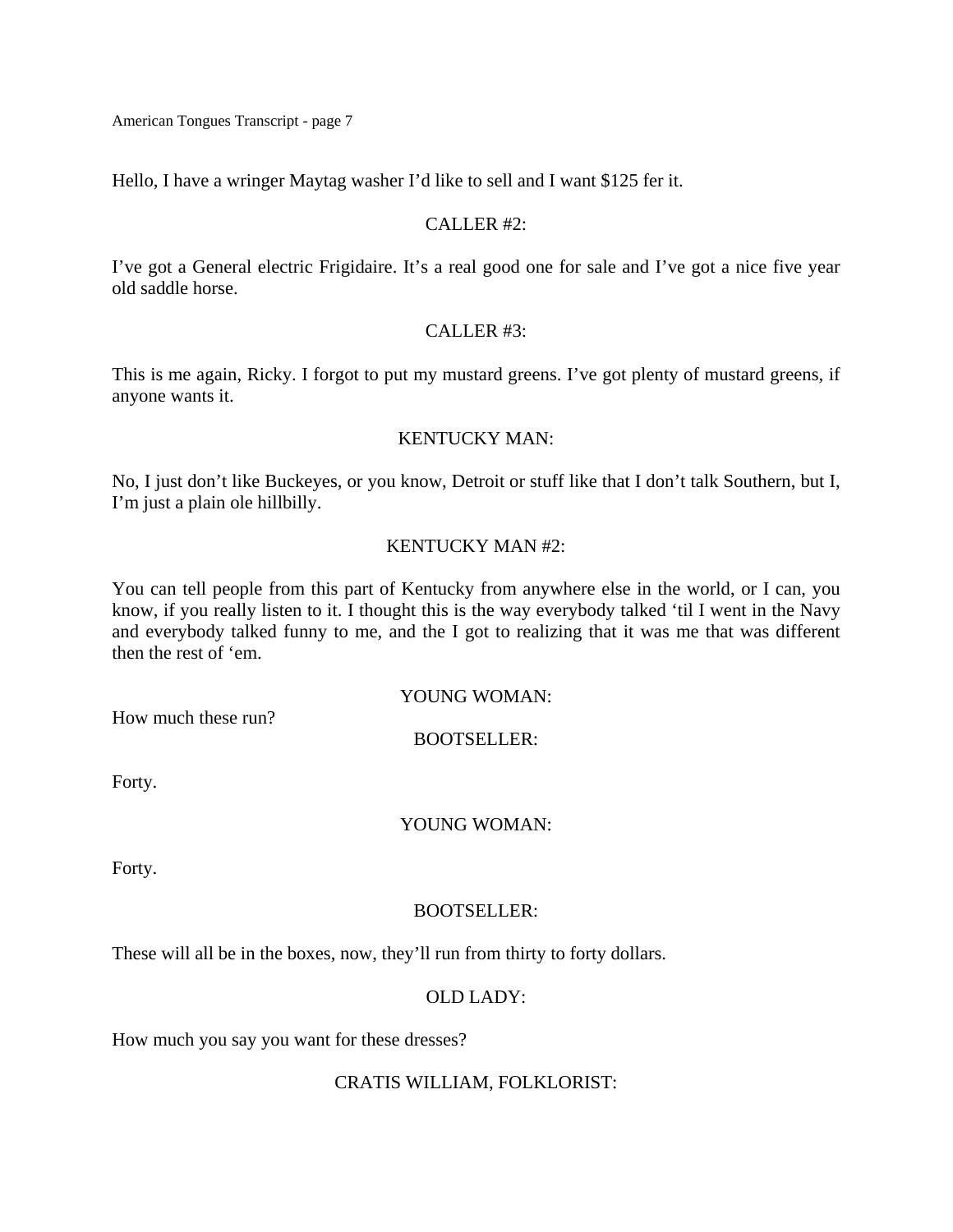The subtle, cultural overtones of this dialect remain among Appalachian people. It's, it's culture expressing itself in sound and it involves rhythms, pause, tonal qualities, and so forth. They, themselves could not articulate it or identify it, but it's there. You hear it as an outsider.

#### YOUNG WOMAN:

These look like they'd fit him.

#### BOOTSELLER:

Because, this, this pointed toe, you've got to have a half a size, you need a half a size larger, see. Now, if you was buying something lie this right here in the square-toed, he might wear it in 8  $1/2$ .

#### CRATIS WILLIAM, FOLKLORIST:

There's a strong emphasis in Appalachia upon the integrity of the individual. This means then, that one talks far around a subject before he hits it.

#### OLD MAN:

Hey, hey, how you feel? You feel pretty good?

### POLITICIAN:

I feel good, a little tired, we've been campaigning a lot, we've been out on the trail for the last few months.

### OLD MAN:

That's where it counts.

### CRATIS WILLIAM, FOLKLORIST:

I want you to sign a personal note for me, let's say. I go and we interact socially. We might sit on our heels and whittle and pick our teeth with grass stems and tell stories for half an hour before I finally let it be known that I have come to have you sign this note for me. This is typical of the way we interact among ourselves. I think it still is.

### BOOTSELLER:

I do 'ppreciate it.

### YOUNG WOMAN:

Now, I can bring these back, if they don't fit?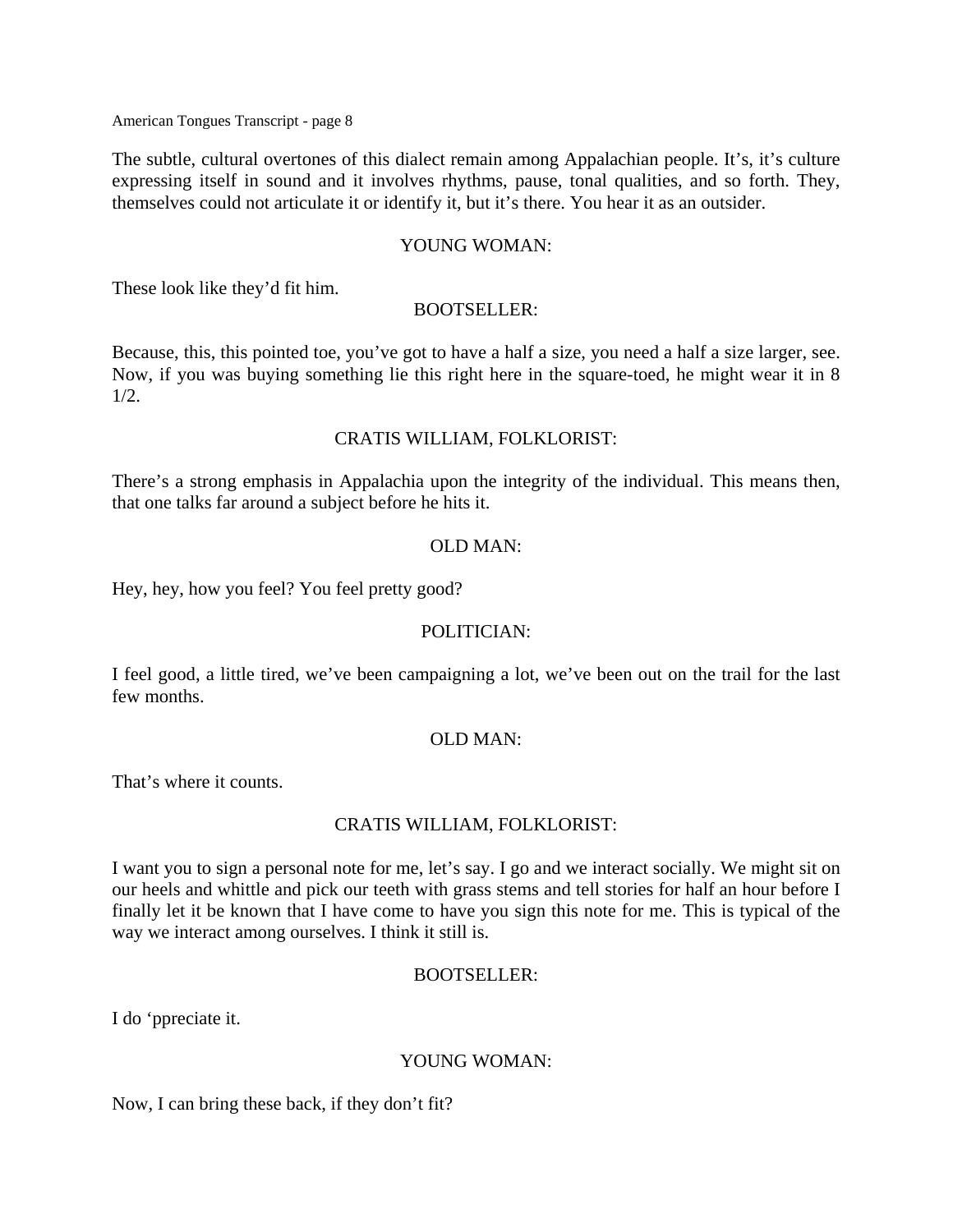#### BOOTSELLER:

Absolutely.

#### YOUNG WOMAN:

Alright.

#### OHIO MAN:

We seem to be here – the median and everybody else seems to be either above or below. When they say Midwest to me it means middle everything. It's mid-level. If you want to find the basic America or the yardstick, it's kinda right in here. We're straight American. We're bland. You know, we're just the normal stuff right here. Right our of the dictionary. No accents, no colloquialisms, you know, no uniqueness, just kinda straight English.

#### OHIO MAN AT BREAKFAST:

They say the Republicans got all the money, but the Democrats are doin' all the goddamn advertising. You know, every Democrat that's runnin' for city council or whatever is in the goddamn football bulletin and there isn't a Republican face. Look at it.

### OHIO MAN #2:

Well, they don't have the money. They don't have the money to get the ads.

### OHIO MAN COMMENTING:

We're always in here. There's a gang of us always in about 7:30 every morning.

#### INTERVIEWER:

What do you talk about?

### OHIO MAN:

Everything. Boy, I'll tell you, we, we if there's a conversation, we got it. It isn't always good, but we always got a conversation or something.

### MIKE HARDEN, COLUMNIST:

There's occasionally that sense that when you mention Columbus, Ohio or say Ohio, they immediately presume you're talking to them from the phone extension in the hog barn. Well, those of us who live in the central part of this state, you know, we'll say, no, we don't talk funny in Columbus, but if you want to hear funny, you know, go about 70 miles due South. And I'm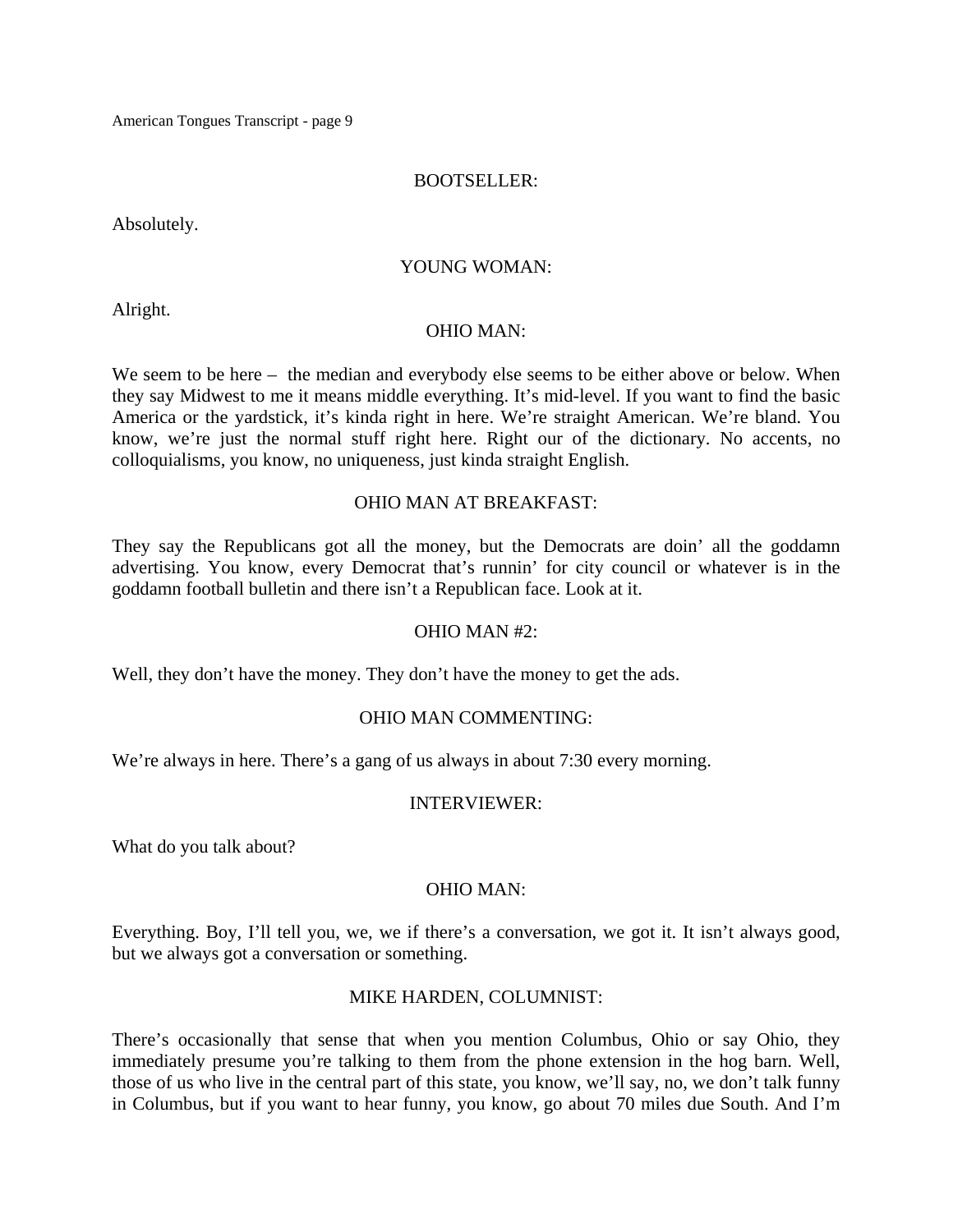sure there's this gnawing suspicion that they're saying the same thing up in Cleveland about us.

# (TEXAS)

### COWBOY:

Well, you know how it is. I think the Texans are pretty obvious to tell, I guess.

#### INTERVIEWER:

What do you think the most obvious thing about the Texans?

#### COWBOY:

They way they talk.

### A.C. GREENE, HISTORIAN:

I think that most Westerners in their speaking feel like they're being more open, more forthright, more trustworthy. I think that Westerners feel about their speech sorts the way they do about their social rules and things, you know. You're not, you're not supposed to hide anything and I know that's true of Texans.

#### COWBOY #1:

I want to tell you what you need to do about your cow dogs.

### COWBOY #2:

Oh yeah.

### COWBOY #1:

Well, you stand near that pole. Lemme tell you them cow dogs, cow dogs 'spose to work behind the cow and these work right in front.

COWBOY #2:

They're stupid.

COWBOY #1:

Did you train 'em?

COWBOY #2: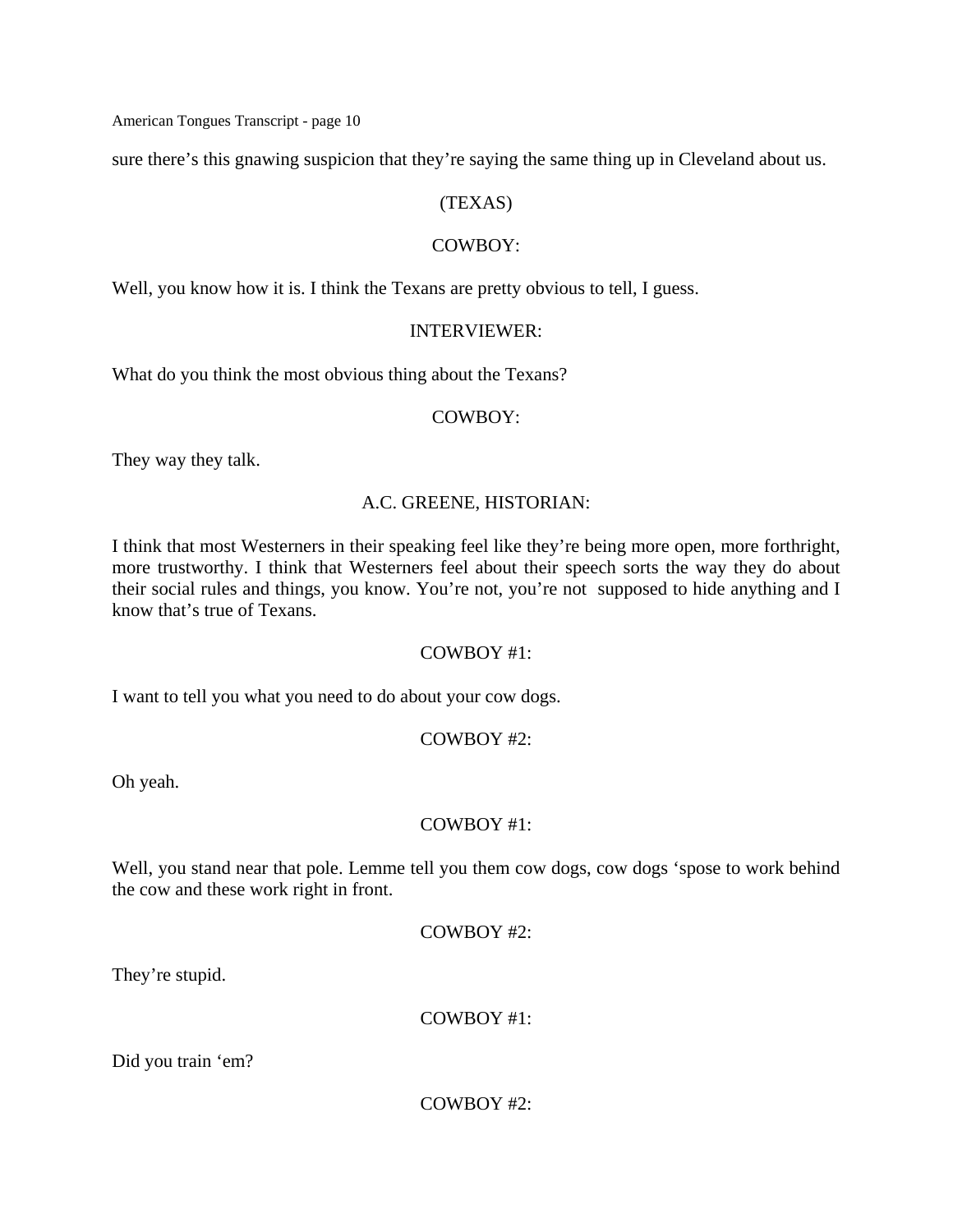I trained 'em. I'm stupid.

#### A.C. GREENE, HISTORIAN:

Another thing about Texas, you very seldom will encounter that Maine approach, Yah or Nah. They'' bend your ear. In fact, I've seen it happen more than just a dozen or two times. I've seen it happen with rather constant frequency. You're driving down a little country road and here are two pick-up trucks and there are two guys that, that see each other at least once a day, but they're talking there and you pull up in front or behind and you got to give 'em a little time to break off their conversation and sometimes they'll pull out and let you by and you look in your rearview mirror and they're back to talking again, see.

#### COWBOY #1:

John henry, you a dog trainer. You need to everyday train those dogs. It's just like going to a football game, if the coach hadn't coached 'em, before he got to the game, ain't no need to try ta coach 'em after you get there.

### (SECOND FACTOID)

#### CAJUN MAN:

If I do anything I'd jump the broomstick. And I don't want any spring chicken, either. I want an ol' settin' hen that can cook.

### (FRENCH DIALOGUE)

### CAJUN WOMAN:

He want to know what I cooked for supper. I tell him nuthin'.

### (FRENCH DIALOGUE)

### CAJUN WOMAN:

He asked me what bed I'm gonna sleep in tonight. I tell 'em me in the back bed and him in the front bed.

# CAJUN MAN:

Is that nice?

(WORDS)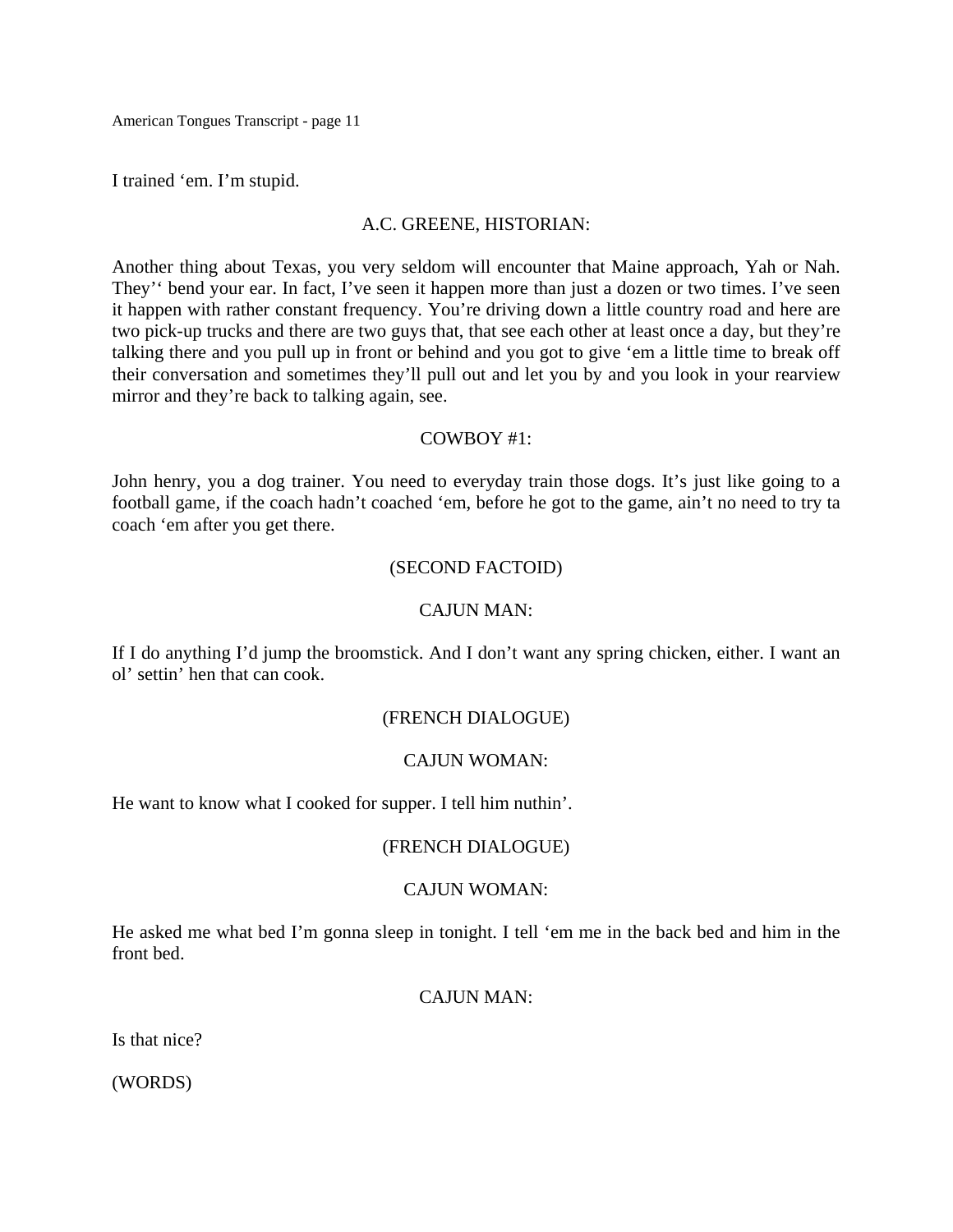#### DELI MAN #1:

So what do you think about those New York Mets?

#### DELI MAN #2:

They're the best. I love them.

#### DELI MAN #1:

Did you watch the games?

DELI MAN #2:

Every game, every night until 12 o'clock at night.

#### DELI MAN #1:

No wonder you were sleepy all day at work.

#### NARRATOR:

When you think about the way someone from another part of the country talks, one thing that strikes you are the words that they use.

### TEXAS WOMAN:

Do y'all have chicken fried steak? I would like chicken fried steak, hush puppies on the side, cream gravy and an ice tea, please.

### DELI MAN #2:

What's that?

### DELI MAN #1:

This hush puppies. This is a New York deli. If you want to nosh, if you wanna eat, you could schlep all over the world and you wouldn't find what we got here. How about a poppy smear?

# DELI MAN #2:

How about a knish?

DELI MAN #1:

How about a kishka?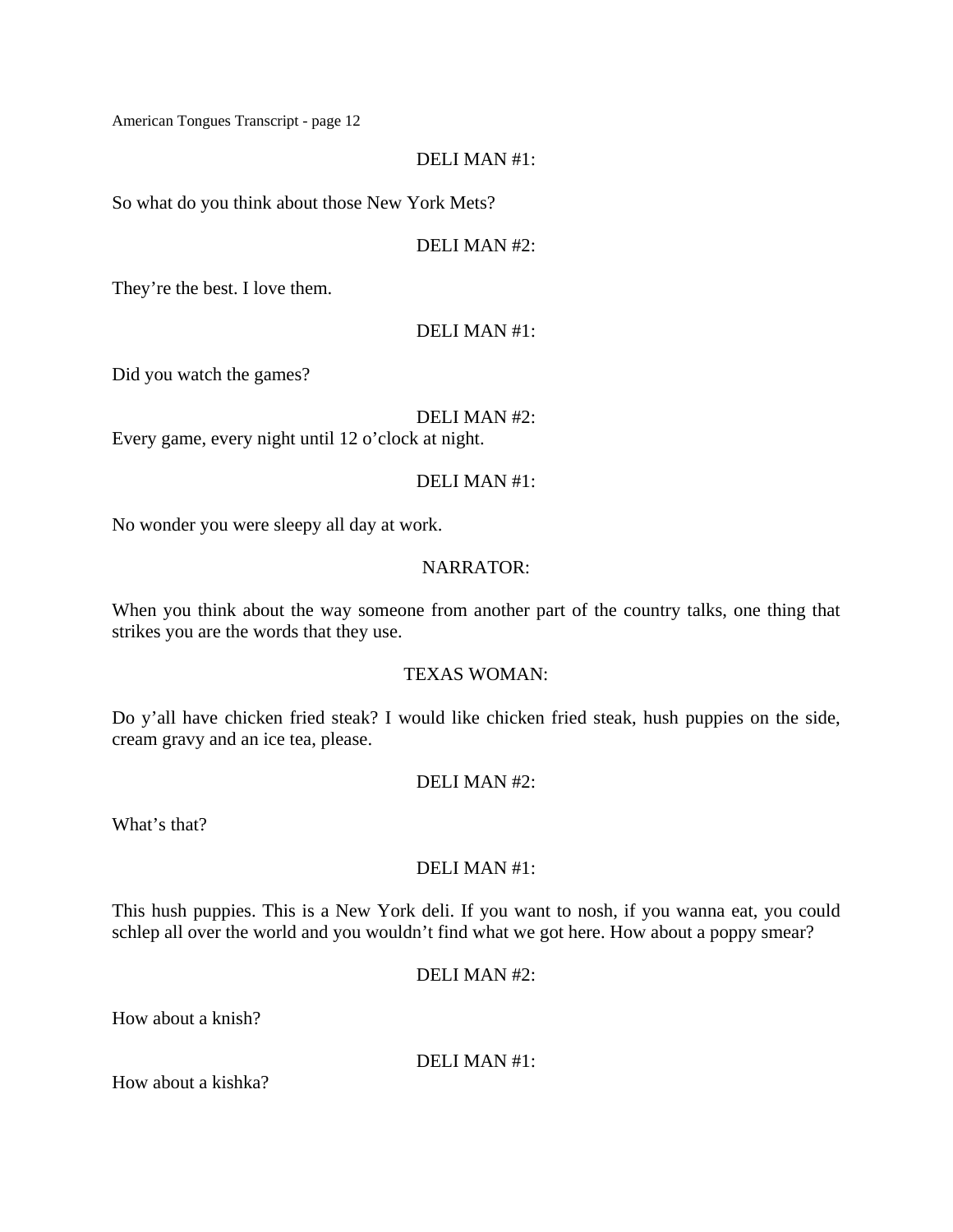#### DELI MAN #2:

How about a nice bialy?

#### TEXAS WOMAN:

Hey, wait, wait. Time out, y'all. I don't understand a word you're saying. NARRATOR:

Even though we all speak English, there are many words and expressions used in one place that might as well be Greek to people from somewhere else.

#### DELI MAN #1:

We're talking about the Mets, I think she's talkin' about the Vets.

#### RHODE ISLAND MAN:

This drink consists of syrup, ice cream, milk ans it's all mixed up and it turns out to be a very, very fine drink.

#### INTERVIEWER:

And it's a milkshake, right?

### RHODE ISLAND MAN:

No, it's called a "cabinet." In this part of Rhode Island, it's called a "cabinet."

#### INTERVIEWER:

What is a "gumband?"

#### PITTSBURGH WOMAN:

It's a gumband. It's a thing like you wrap things up in. It stretches.

#### INTERVIEWER:

Did you ever hear another name for this?

### PITTSBURGH WOMAN:

Rubber band? I think some people call it a rubber band? Not here, though.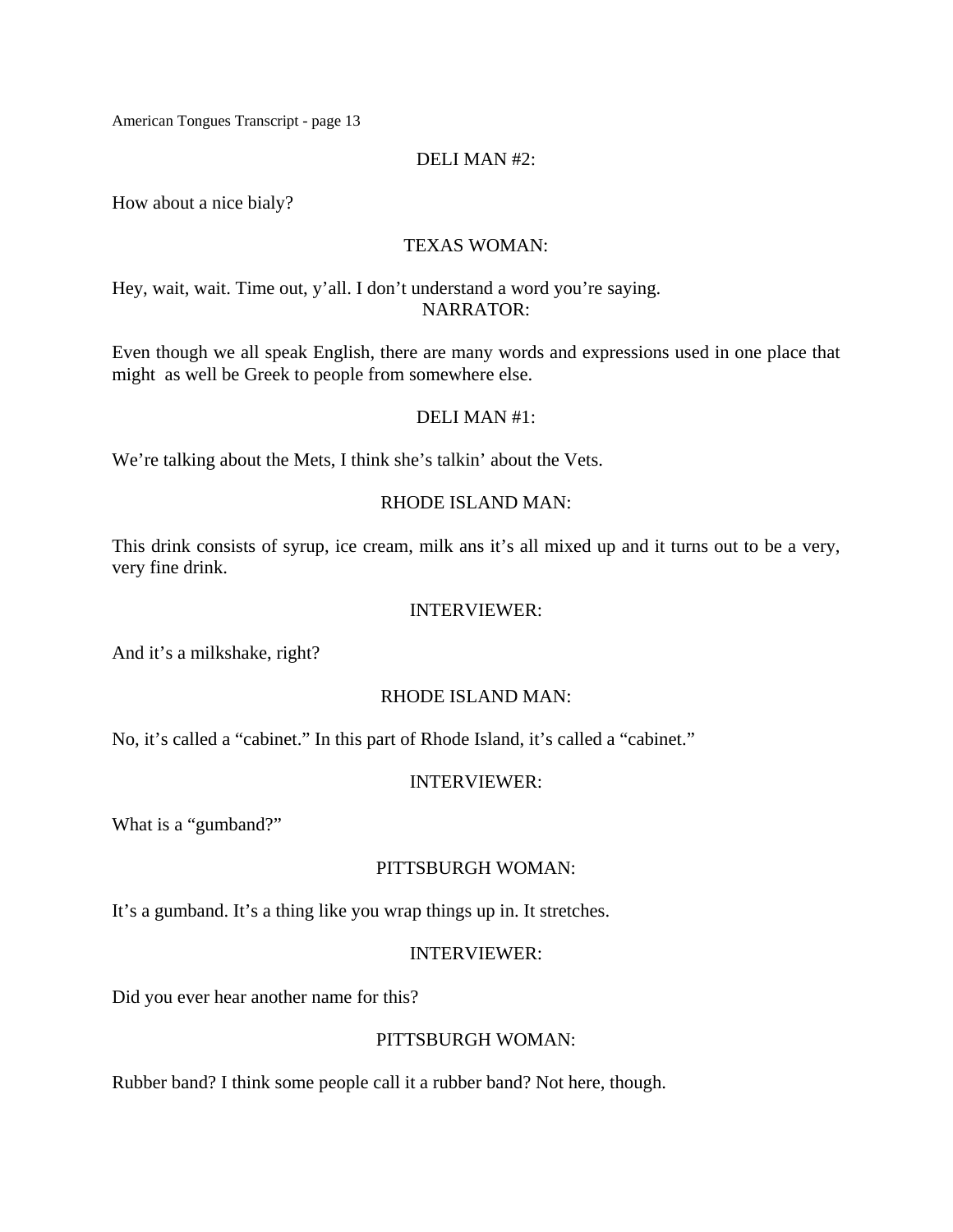#### INTERVIEWER:

I'm in Honolulu and it's quitting time. What do you say?

#### HAWAIIAN MAN:

Well, you would use the Hawaiian term that everybody knows which is "pau hana" – work is finished. And everybody knows that.

#### INTERVIEWER:

What about jambalaya?

#### LOUISIANA MAN:

Jambalaya? Oh, yeah, I know what is jambalaya, yeah.

#### INTERVIEWER:

What's that?

### LOUISIANA MAN:

Jambalaya you mix that with meat, jambalaya rice, well-seasoned and you cook it – that's good jambalaya.

#### INTERVIEWER:

Anti-gogglin – Do you know what that means?

#### MISSISSIPPI TWINS:

Yeah, it's at a diagonal, skew, off from the perpendicular, we'll say.

#### MISSISSIPPI MAN:

Antigogglin meaning "non-square." Anything that's not square if it's sittin' squanch wise.

# PENNSYLVANIA GIRL:

"Snickelfritz." That's a good one a snickelfritz, yeah. Snickelfritz, little kid would be a snickelfritz, you know a rowdy little kid, would be a snickelfritz.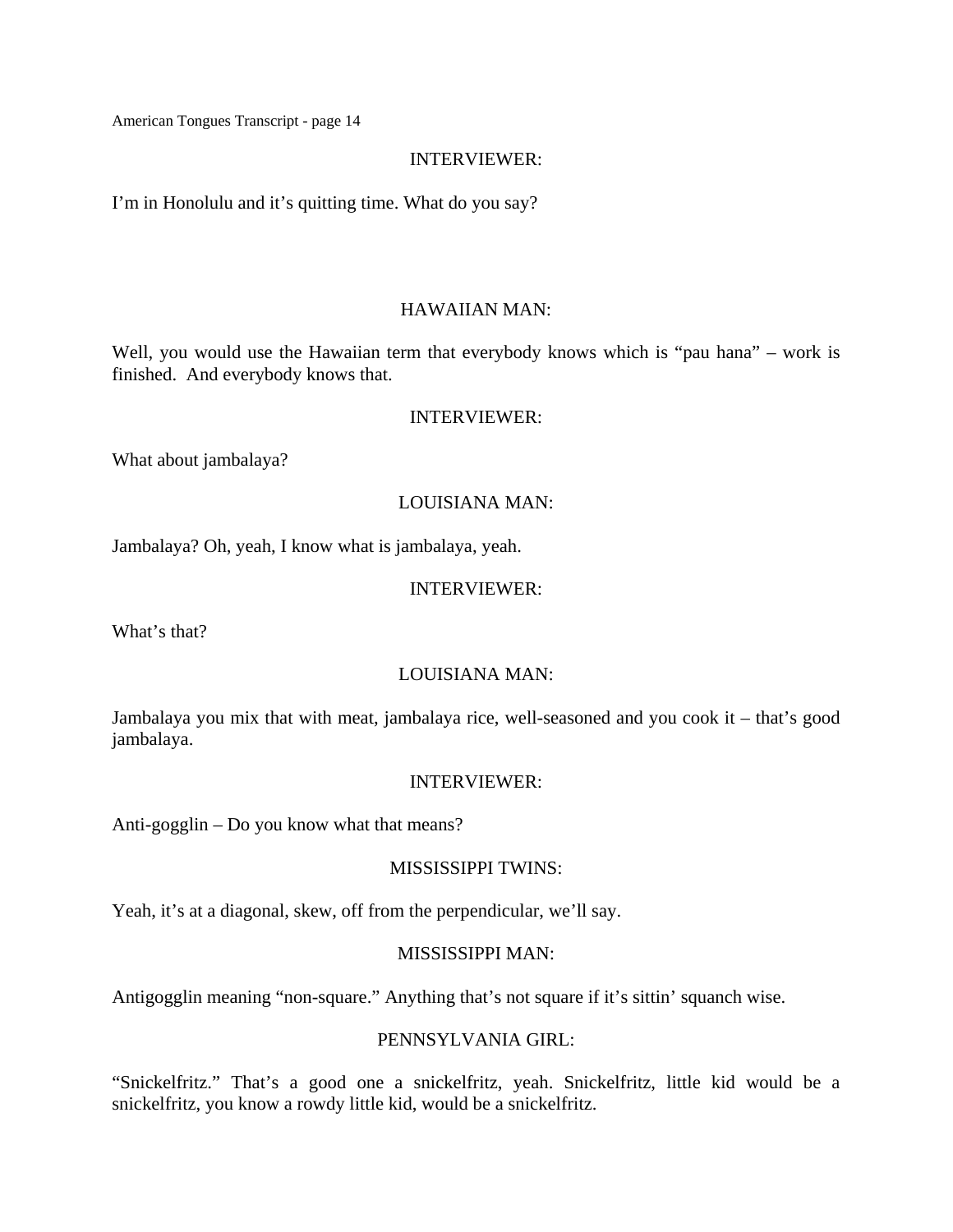#### INTERVIEWER:

What does "schlep" mean?

#### NEW YORK WOMAN:

Sclep means to carry, to lug, schlep around, to walk around. Everybody in new York, schleps. Everybody is carrying something. Everybody is schleping some place. We're all schleppers.

#### INTERVIEWER:

Since you've been exposed to some New Yorkers, do you know what that word is?

#### TEXAS MAN:

"Shelp?" No.

### INTERVIEWER:

"Schelp" – oh –"schlep"--

INTERVIEWER #2:

What does that mean?

TEXAS MAN:

Did you sleep, what I think.

TEXAS MAN #2:

Shlip.

# TEXAS MAN #3:

Slept last night in that room. (LAUGHTER)

### NARRATOR:

Words do tell a lot about the people in a particular place. In the Southwest where the weather is always on everybody's mind, there are many expressions that describe rainstorms. Any kid from Oklahoma could tell you that. We learn the words we use in our regions the same way we learn our manners and customs – from the people around us.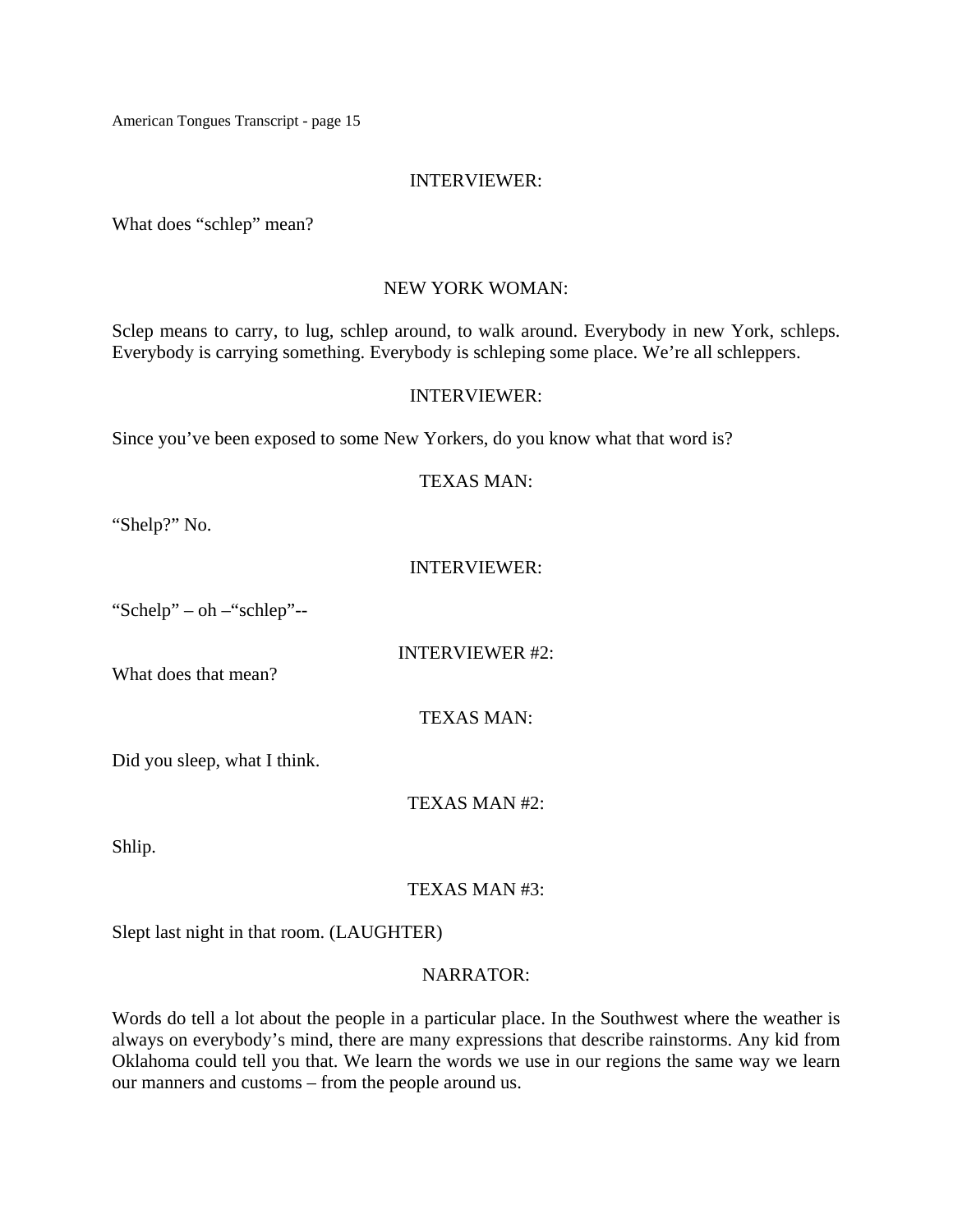### LITTLE GIRLS:

Mamma, mamma, I'm so sick, call the doctor, quick, quick, quick,. Doctor, Doctor, will I die – count to five and you'll survive. One, two, three, four, five – I'm alive. Everybody learns to talk in the same way. At first they learn it in the home, from their families or the people who raise them.

#### FATHER:

What you doin' there, baby? What you doin' there, Sandy?

### DAUGHTER:

Playin'. Playin' in the sand. She might want to play.

#### FATHER:

If you want to pick up some pecans, you pick 'em up over here. Don't pick 'em out in that dirt, no, put it in your mouth, germs and all that. Just pick them up over here and wipe 'em off with your clothes.

#### NARRATOR:

Once kids become old enough, they learn their language from their peers. The kids they play with. Kids the same age or those who are slightly older than them.

### LITTLE KIDS:

Hurry up. Hurry up. Hurry up where I could get out of here. Hurry up! Hurry up! Hurry up!

### WALT WOLFRAM, SOCIOLINGUIST:

As kids grow older, peer influence becomes even more important. Kids hear a lot of speech on t.v. they listen to a lot of teachers talk in school, but what's really important to them is the speech of the kids that they interact with on a day-to-day basis. As kids go on, they may learn another dialect, but in those unguarded moments, moments of anger and passion, it's the original dialect that has the most meaning for them.

### WASHINGTON, DC WOMAN:

At times, I go back to my Southern dialect, you know, it's certain words I feel more comfortable and then there are other settings that I correct that.

### INTERVIEWER: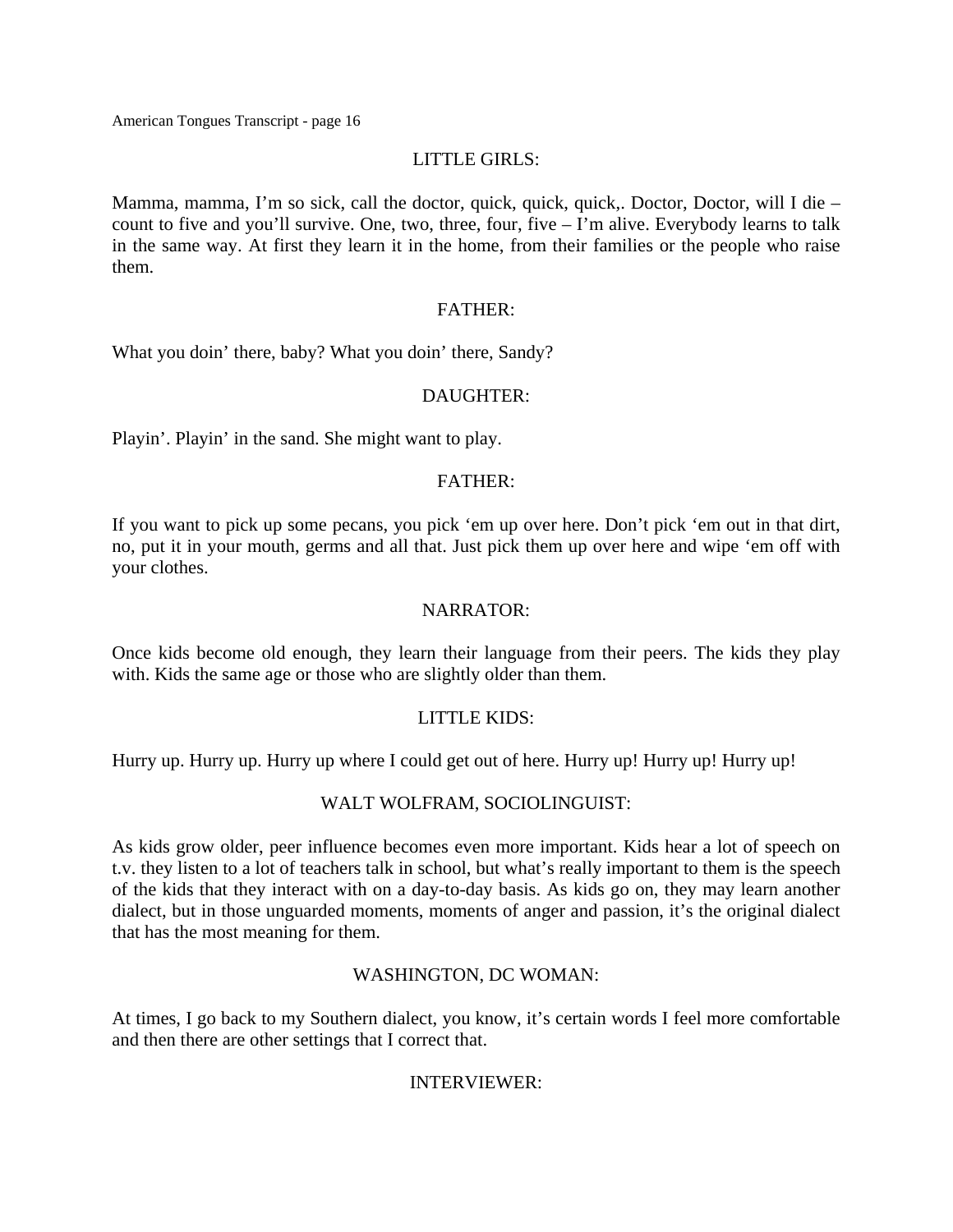When must you correct that?

#### WASHINGTON, DC WOMAN:

When I'm in my professional field, more so than anything and when I'm in my own social group and I'm more relaxed, my Southern dialect seems to come out a little bit more and I feel more relaxed, and then they begin to call me a Southern girl and that's my identity and I like that. VOICE:

The number is 481.2500. If you need assistance, an operator will return.

#### INTERVIEWER:

Where have we heard your voice before?

#### RAMONA LENNY:

Well, does this sound familiar to you? The number is 732.7777. That's where you've heard it. I'm the voice of directory assistance throughout a good part of the country.

#### INTERVIEWER:

How did the actual taping session go?

#### RAMONA LENNY:

I was given a list of numbers from 0 to 9 to record with different inflections. For example, um, one, one, one, two, two, two. These numbers are thrown into a computer and depending on where you want the number in the sequence of a telephone number, the different inflection is used. So that it comes out something like this. The number is 000-2020. They were looking for generic speech. Or some people call it homogenized speech. Speech that would float in any part of the country and didn't sound like it came from somewhere in particular, perhaps the voice from nowhere.

#### (REGIONAL ATTITUDES)

#### BOSTON WOMAN:

I was engaged for awhile to a "Yalie" who sounded like a Yalie to me, although he had a trace of a Southern accent. I thought sort a Bill Faulkner, Truman Capote accent, you know, when you're twenty you don't, you know, make these distinctions and I went home to meet his family, ah, at Christmas. And as we drove further South from New Haven, his accent got heavier and heavier. It became filled with all these hillbilly kind of regionalisms, you know, this real kind of you all stuff and as well a lot of the hand gestures, this was, this man was becoming a different person as we went– mostly the language. By the time we got to Sparta, um, I had had it. I just knew that someone with those little accents was not gonna crawl around inside of me. I was not gonna have little Southern babies who talked like that and I got on a plane home. No question.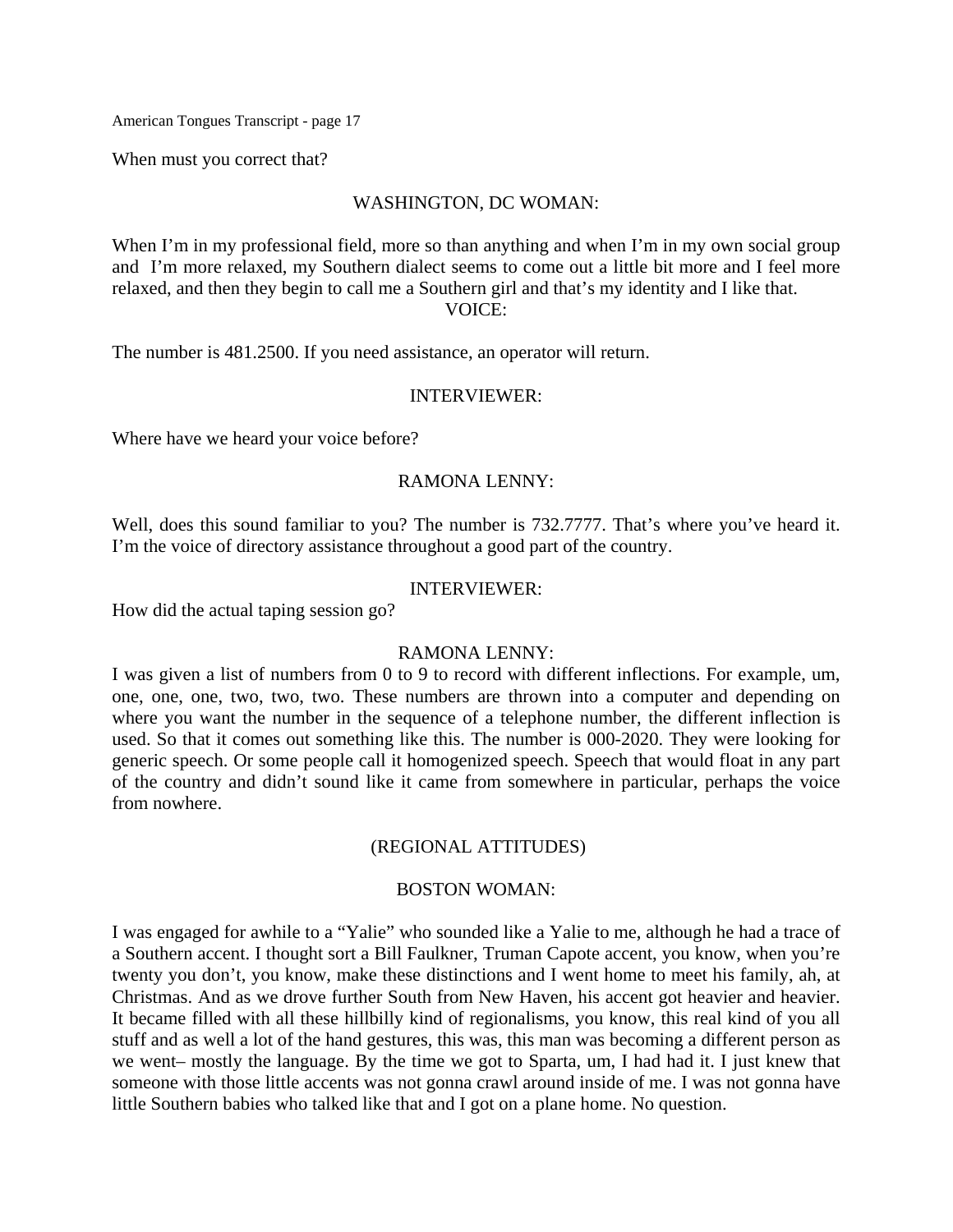#### BOSTON MAN:

They can't talk Southern. I mean, Southern brogue is the worst. You know that for yourself, I mean you're laughin'.

#### INTERVIEWER:

Why is it worse?

#### BOSTON MAN:

Because they, they talk like Niggers. I'm sorry. Even the white people talk like Niggers over there.

### NARRATOR:

People can be very blunt when they say what they think about the speech of a certain area. They may point tp how people talk as proof of that they like or don't like about that part of the country.

### MIKE HARDEN, COLUMNIST:

And, I was talking to a New York editor not too long ago and I could tell, you know, he was thinking, Ohio, okay, I learned about that in geography. It's somewhere near Iowa ir Idaho or one of those places and you get the impressions that they think there's rampant brain death west of the Hudson. And you almost want to say, well I've got to go now because the cows are eating he seatcovers off the Massey-Ferguson and we've got some canning to do. So we tease back and we get very defensive. I say about New Yorkers that in Manhattan the reason there's that nasality in the language is because the higher up you go in those skyscrapers the thinner the air is – "he's in a meeting right now" and that's what happens.

### MISSISSIPPI WOMAN:

I don't think they perhaps have the same values of hospitality that we do in the South. And so I associate all of that with the sound of their voice. An d it's um, grating on your ears, maybe our sound is also, but it's usually their nasal, um, and a lot of times the things they say are not kind.

## GEORGIA WOMAN:

You know they won't say, "Oh, darlin', I'm so glad to see you." They'll say, "Nice to see you" just clip it right off. And you've got to out little adjectives and little darling, precious, something like that to make you a Southerner.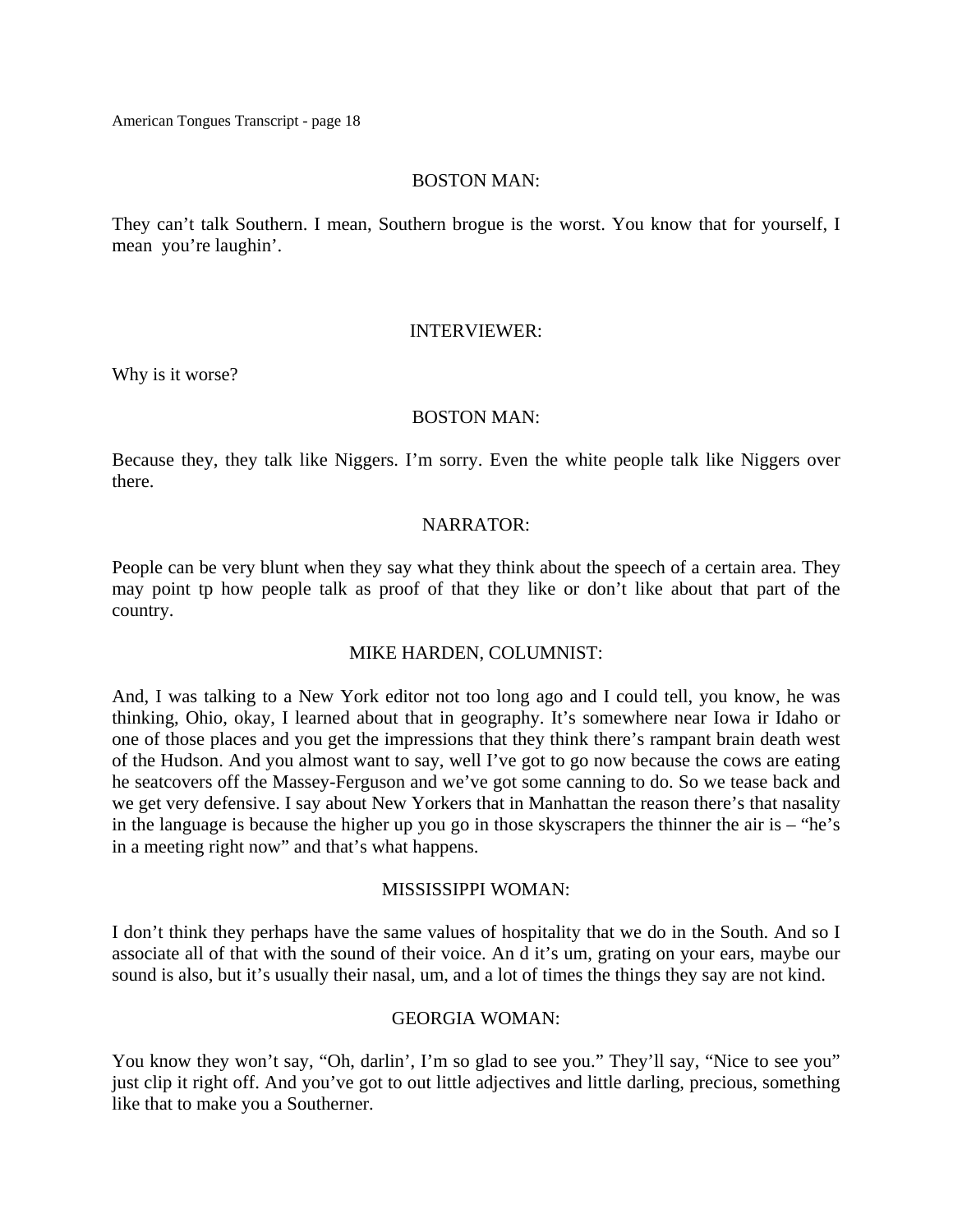#### TENNESSEE MAN:

They laugh at me. I took an ice chest out a t a wedding and I said, "I brought the ice." And these three guys said, "You brought the what?" and I said, "I brought the ice." And they said, "Well, we're not quite sure what you're saying and I opened up this ice chest and I said, "See, ice, asshole."

#### MOLLY IVINS, TEXAS COLUMNIST:

There's a lot more prejudice against a Southern accent than there is against any other kind. That is, an d I think it troubled Jimmy Carter considerably because in the Northern mind a southern accent equals both ignorance and racism and you'll see that stereotype reinforced in zillions of old movies. You take all those old movies, around World War II era. I don't know how many zillions there were but the classic World War II movie consists of an "All-American" clean-cut hero who was from somewhere in the middle west. He's a farm kid from Kansas, who's blond and he's always got one wise-cracking buddy from New York and then there's always some just dumb, slow-talking Southerner who's the butt of all the jokes in the military movie. And that's a stock character in American movies and it really has reinforced the prejudice against the southern accent.

### NARRATOR:

Regional stereotypes have been around for a long time. We often feel that we know an area, whether we've been there or not because of what we've seen in movies or on television or what we've read in books. When you hear people with strong regional accents. They tend to be the villains or comic characters.

#### DEAD END KIDS:

Hey, Mugs, get a load of that. Well, don't cover it up, that's the way I like to see it. My name first. Yeah that means you're the challenger. Just a natural-born point killer, ain't you? You know, my father once had his name on a thing like that. Yeah, wanted dead or alive - Reward 2 cents.

### JUDY HOLLIDAY:

Well, I'll tell you what I would like. I'd like to learn how to talk good.

### NARRATOR: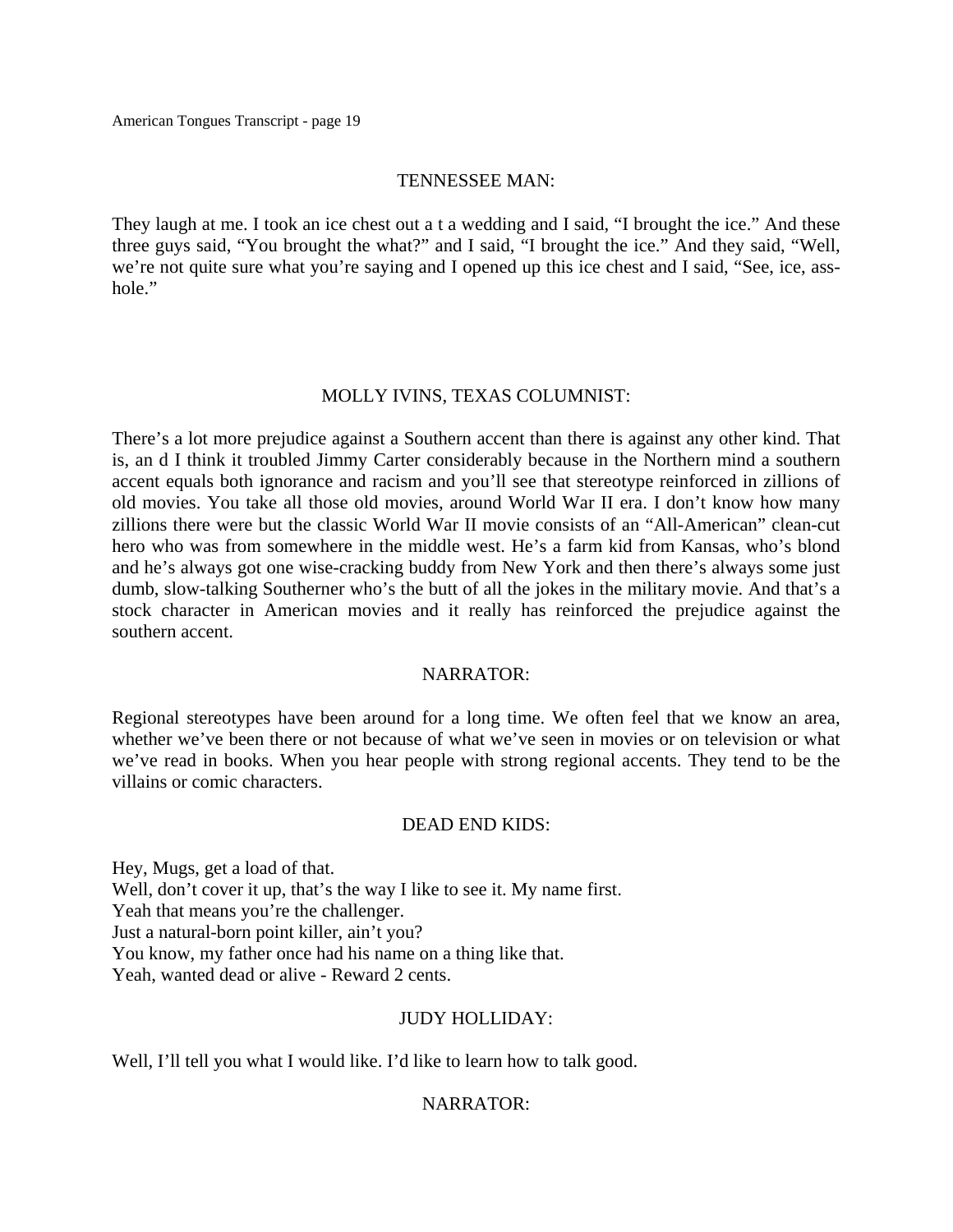It's the nice guys and heroes, the well-educated and serious types who speak an accent close to standard English.

### WILLIAM HOLDEN:

Well, I might give you a few books to start with and every now and then, I'll correct you, if you don't mind.

#### JUDY HOLLIDAY:

Go ahead.

#### WILLIAM HOLDEN:

Well, that is when I know. I don't talk so good myself.

### JUDY HOLLIDAY:

You do.

### MARLON BRANDO:

So what happens, eh gets the title shot outdoors in ballpark and what do I get a one-way ticket to Palookaville. You was my brother, Charlie, you should have looked out for me a little bit.

### NARRATOR:

The other side of the stereotype is that a regional accent tacts a character as natural, real, the salt of the earth.

# MARLON BRANDO:

You don't understand, I could have had class. I could have been a contender. I could have been somebody, instead of a bum. Which is what I am, let's face it.

### NARRATOR:

From Mark Twain's Huck Finn to Thornton Wilder's *Our Town* regional accents have been used by writers to make their characters trustworthy.

# ROCK HUDSON (thinking):

I don't know how long I can get away with this act, but she's sure worth a try.

# ROCK HUDSON: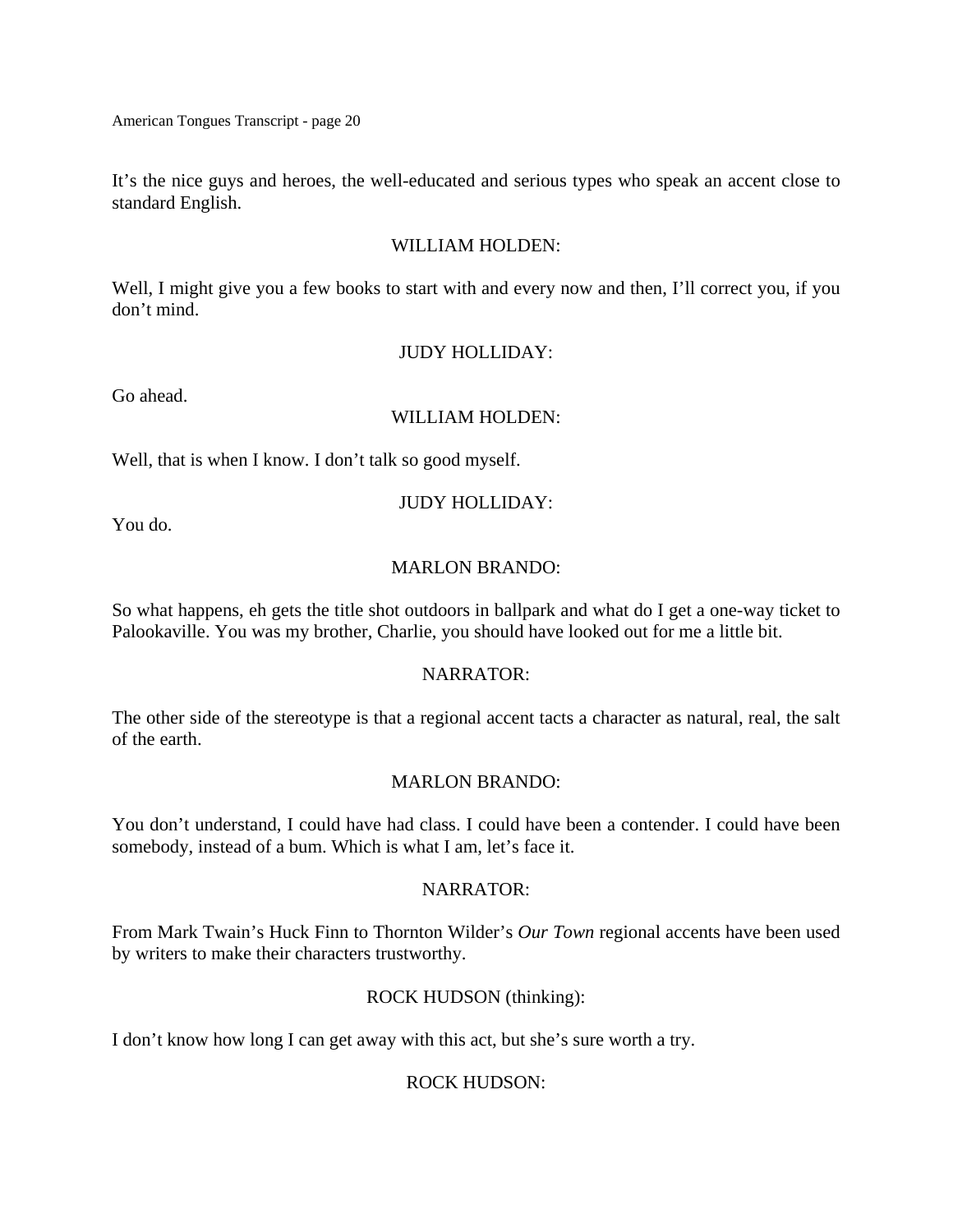All those building filled with people. It kinda scares a country boy like me, you know it.

# DORIS DAY (thinking):

Isn't that sweet? So unpretentious and honest.

# (FOURTH FACTOID)

#### ROBERT KLEIN:

No, I love, I have in-laws in, I love Georgia very much. They talk in questions though: "last week I went to see my mother-in-law?" You know, are you talking to me or are you asking me if you went to se your mother-in-law? "And then w went to the Braves game?" Well, I don't know, did you go? With your mother-in-law? And then we went home and seen Stone Mountain? No? That's why they lost the Civil War. The troops couldn't understand the commands, you know, they were very equivocal. "Charge?"

# (LANGUAGE CLASSES)

# NEW YORK WOMAN:

So it's not them feeling superior. It's me feeling inferior. And I hate when I feel like that. And when I speak horribly, I feel very, I feel stupid and I don't have confidence in myself and it's holding me back, it's holding me back in a lot of things that I want to do. I want, you know, a good career and things like that and if you don't speak well, you can't.

### WALT WOLFRAM, SOCIOLINGUIST:

Let's face it. There are certain consequences for not speaking a standard dialect. For example, people may make fun of you. Or you may have certain limitations in terms of the job market. So, if you don't want to deal with the negatives, it may be very helpful to learn a standard dialect for certain situations. It may not be fair, but that's the way it is.

#### BROOKLYN WOMAN:

You know, they kinda stereotype you -- what are you from Brooklyn? Yeah, I am from Brooklyn, but I don't like to, you know, remember it every day. I mean, it was a good place when I grew up, but automatically when they hear the Brooklyn accent, they think, like you grew up in the slum, hanging out on the corner and , you know, they get the wrong impression, which I guess, I like to make a good impression.

### TEACHER:

Bearded dwarf.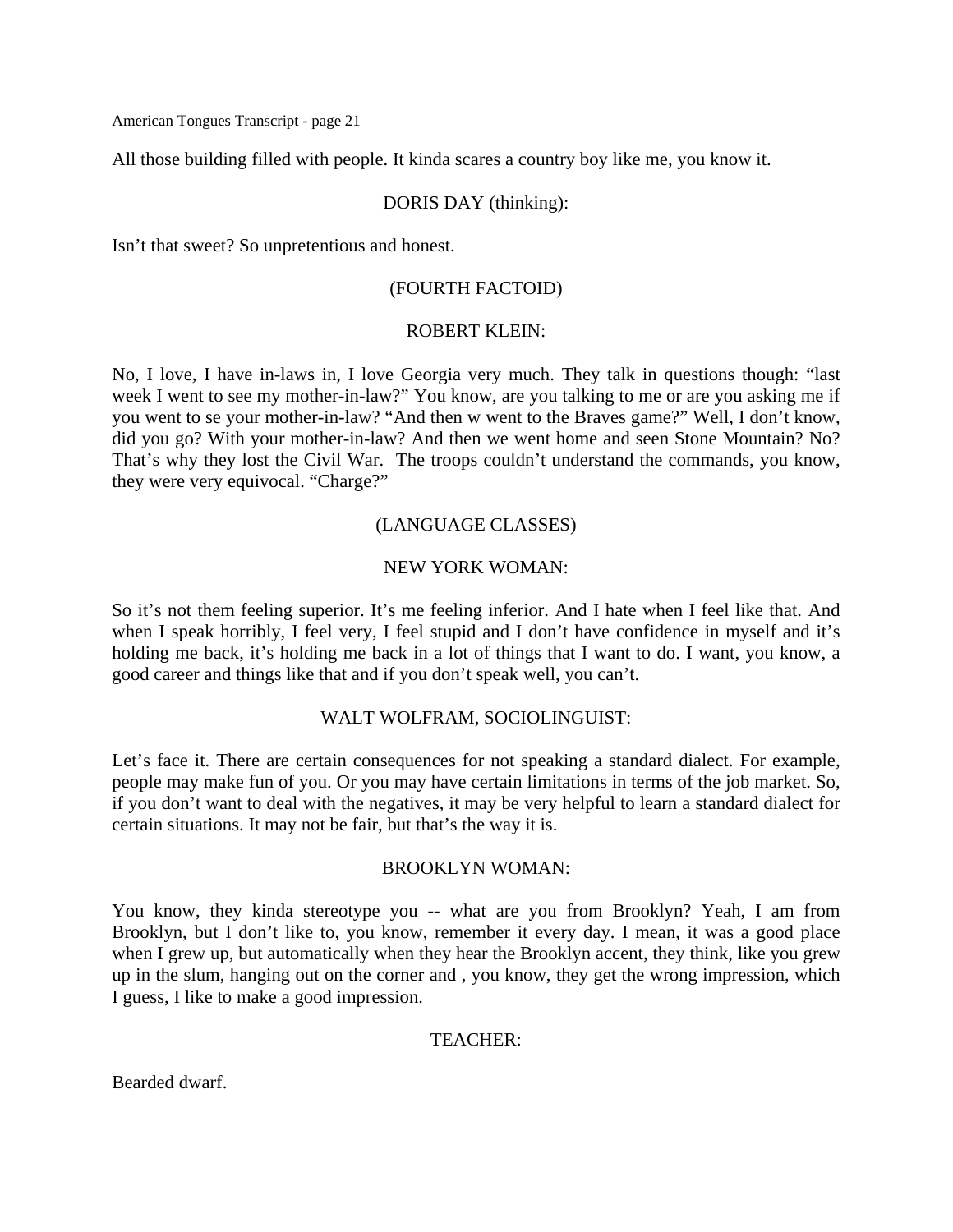# BROOKLYN WOMAN:

Bearded dwarf.

# TEACHER:

Fierce farmer.

# BROOKLYN WOMAN:

Fierce farmer.

# TEACHER:

Farmer.

# BROOKLYN WOMAN:

Farmer.

# DENNIS BECKER, THERAPIST:

Regional speech patterns are going to mark you as regional for the rest of your life and that's not what the corporate world is looking for.

### TEACHER:

Yeah, R's are certainly missing and then some of medial r's are still missing...

# BROOKLYN WOMAN:

I work for a dental company and we have really high tech type of equipment and I'm an outside sales rep and I would have to fill in at meetings all over the country. And they'd send me, I remember one time particularly, they sent me to Milwaukee, and they weren't even listening to what I was saying, and they, they were so, um, it sorta was like a comic act, comedian's act. They were kinda listening more to the way I was speaking than what I was saying. You know, and they'd say, where you from, and you know, where do you think I'm from – Texas?

### DENNIS BECKER, THERAPIST:

Instantly, there's an ability to stereotype that person and worst of all, they get stereotyped in terms of ability to do things, like run a corporation, or take responsibility or meet the public, or give a good image. There's the feeling that anybody who talks like that can't be very smart. And if I don't talk like that, I mut be smarter than you and I don't want anybody whose not very smart representing my company. And those kind of folks tend to have a hard time getting a job. O their speech is very, very important.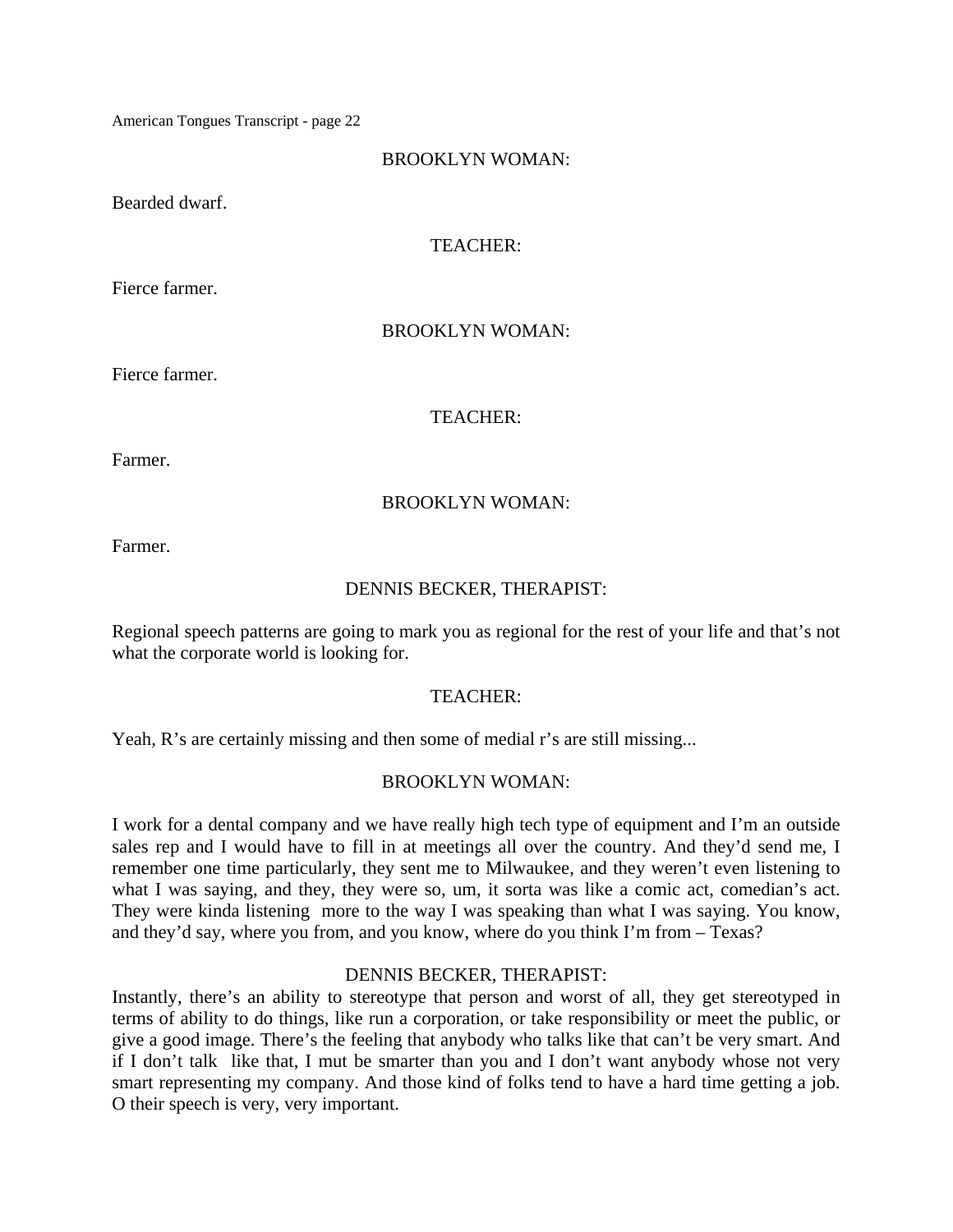#### BROOKLYN WOMAN:

It is tough because when you're speaking one particular way, it's almost like a diet, you know, it's tough but you want it.

#### NARRATOR:

Few of us actually go so far as to try to change our accents, especially if we never have to move out of our home regions. But even within communities, accents vary enough to reveal something else about us. It's the thing that in a democracy isn't supposed to matter so much. Our social class.

#### (BOSTON)

#### WOMAN:

My name is Kathy Carangelo and I live in the North End of Boston. I've lived here all my life. I enjoy to travel. My latest trip was to St. Maarten and we took a little side trip to St. Bart's which was a beautiful island. It was only nine miles...

#### $MAN$

I'm John Sears and Boston is home. I grew up in the Back Bay part and now live in Beacon Hill, but we're in the Fenway and the object behind me is Cyrus Dowland's "Appeal to the Great Spirit." That statue means a lot to me because it's a reminder ...

#### WOMAN:

My name is Sandy Hall and I am a resident of Boston. I come from a neighborhood called Dorchester and I'm interested in all types of sporting activities. Right now the Boston Red Sox are #1.

#### MAN:

My name is George McEvoy. I live and grew up in South Boston and now I live in Dorchester. I'm married. My wife is named Marge and I have two boys, George III...

### NARRATOR:

Even in one place there are many accents. A stranger to Boston might think that everybody there says "pahk" and "cah" the same way. But one Bostonian can tell the neighborhood and the social and ethnic background of another Bostonian as soon as he opens his mouth. People make these distinctions whether they live in Portland, Maine or Portland, Oregon.

### WALT WOLFRAM, SOCIOLINGUIST: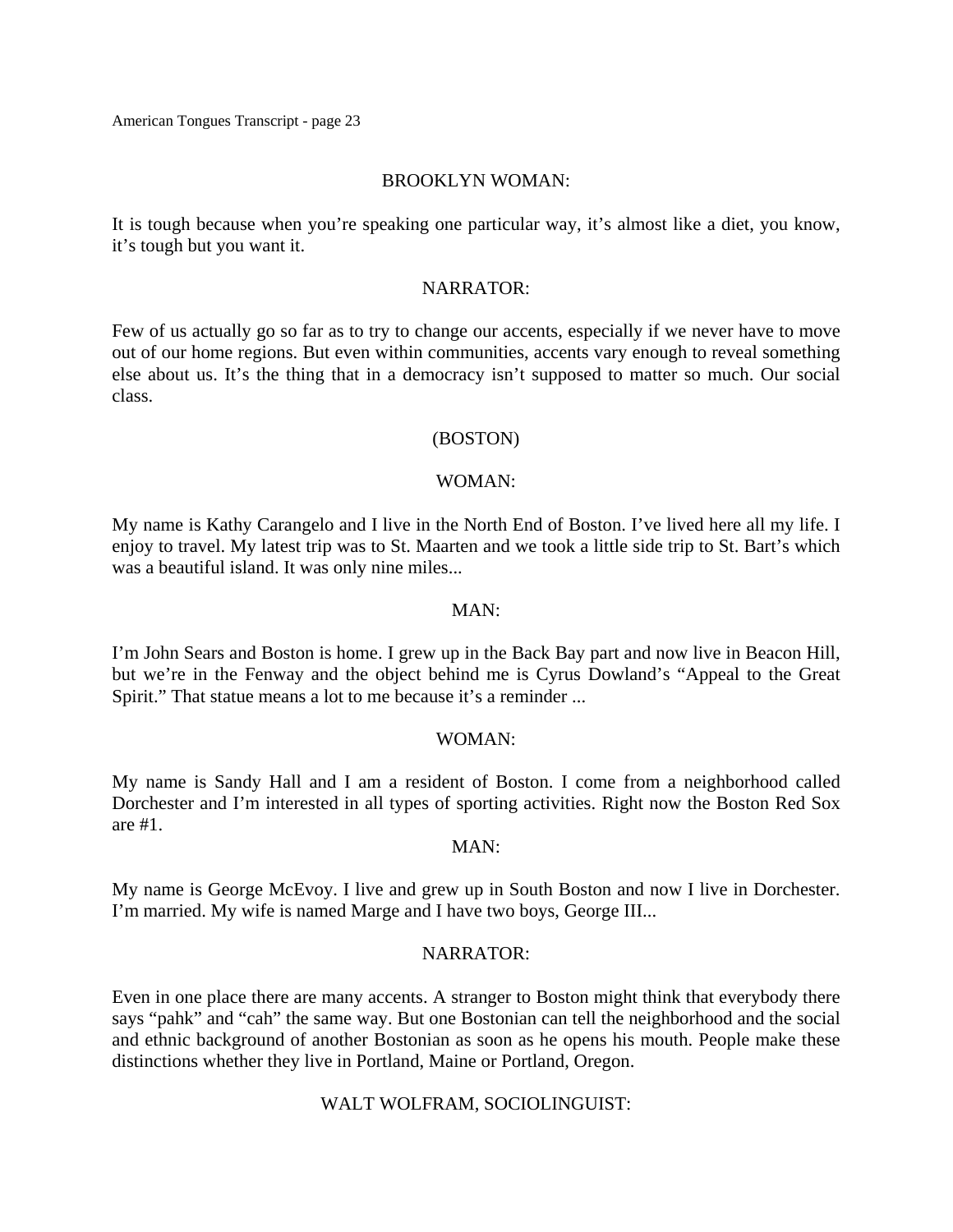It's easy to figure out which dialects are most desirable and which dialects are less desirable, just look at which groups are more desirable and which groups are less desirable. E tend to think of urban as better than rural. We tend to think of middle class as better than working class. We tend to think of White as better than Black, so if you're a member of one these stigmatized groups then the way you talk will also be stigmatized. This goes on all over the United States. In every community.

### MISSISSIPPI WOMAN #1:

There are those people who are professionals and then there are those people who are factory workers and they live in entirely different social circles.

### MISSISSIPPI WOMAN #2:

And you've got three different ways of speaking. You've got a cultured way of speaking, you've got a "white trash", is that terrible expression?

#### MISSISSIPPI WOMAN #1:

That's what, that's what w really think about.

### MISSISSIPPI WOMAN #2:

And then you have the Black.

### MISSISSIPPI WOMAN #1:

Not "white trash", let's say uneducated.

### MISSISSIPPI WOMAN #2:

That's better, uneducated. There's a difference between uneducated white trash anyway.

#### MISSISSIPPI WOMAN #1:

You know, it's "I ain't got no" .. I've got to remember. "Let's don't let no stump knock no hole in the bottom of this here boat."

### CINCINNATI WOMAN:

One of the things that having an accent does to us is make us have to be excellent. Once you've been in this city and realize how it works, how the social system works, you immediately realize that you have to be one cut above anybody you're competing with because the minute you open your mouth, you've got two strikes against you.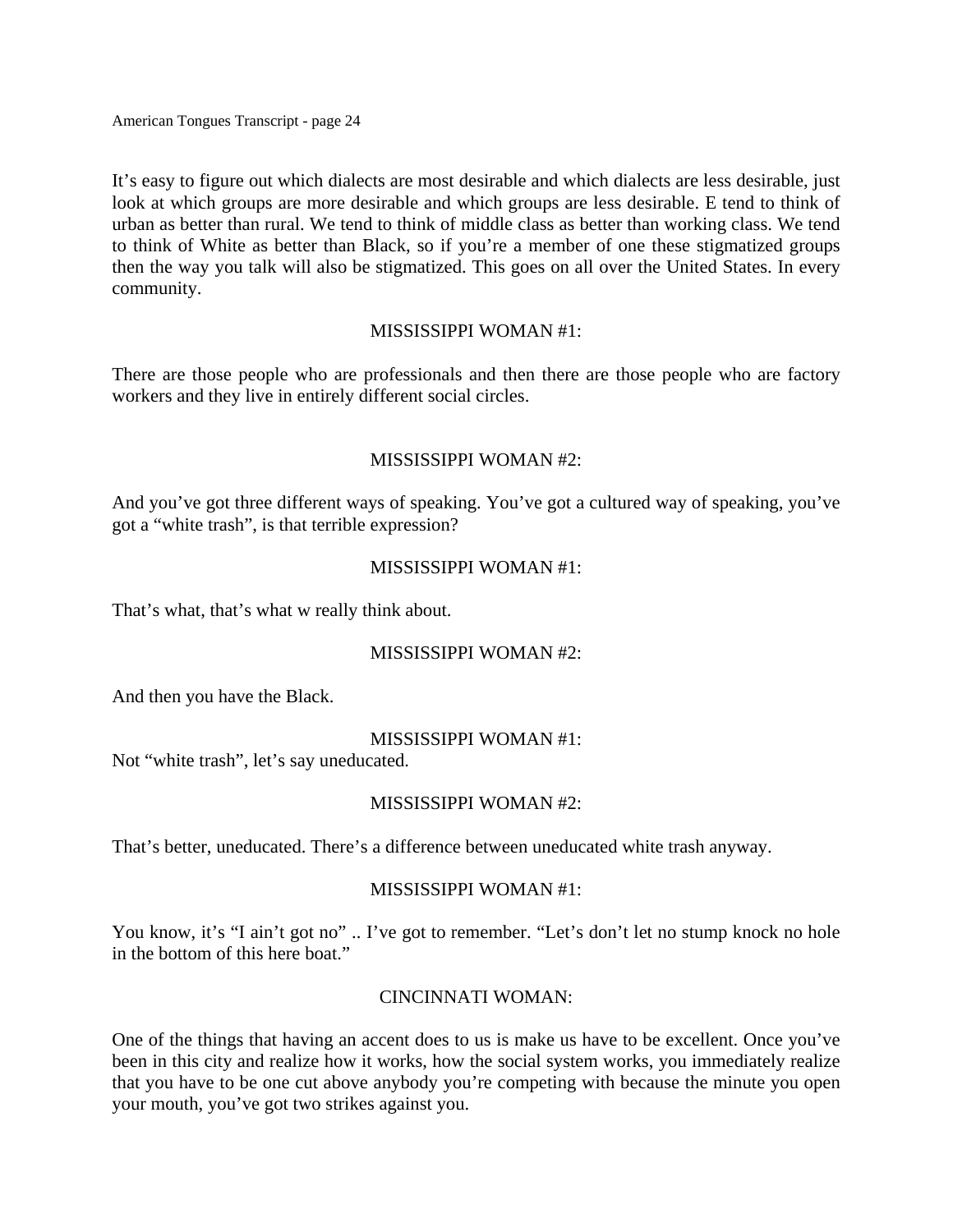#### GIRLS FROM NEW ORLEANS:

I know how we talk, we kinda ah, I wouldn't necessarily say slur our words, but we don't, what is it enunciate, you know, pronounce our words. When I want to talk proper, I will. If there's somebody I have to impress or, you...

#### NARRATOR:

When you've heard enough people tell you what's wrong with the way you talk, you might begin to believe them.

#### GIRLS FROM NEW ORLEANS:

Yes, I do because it's ignorant. You know, it sounds ignorant... What the hell's comin' out that garbage out their damn mouth. That's it. That's gonna happen. They're gonna hear this and say look at them two beautiful girls, if they'd shut their mouths they'd be great.

--Oh, everybody tells us that. My girlfriend Rhoda tells us that.

--If you'd keep your mouth shut you'd be perfect.

–hear that nay, nay, nay

– Ohmigod!

### (FIFTH FACTOID)

### BRAHMINS:

What else have they got to live for? Sex, probably. Well, undoubtedly sex, they keep that very quiet. But, I know you don't like Dickens.

### BRAHMIN #2:

No, I don't like Dickens. Yes, he's post-Austen. Jane Austen, of course, is the greatest novelist in the English language..

#### BRAHMIN #1:

Well, she's a great novelist, but not the greatest.

### BRAHMIN #2:

I'm a Dickens man.

BRAHMIN #1: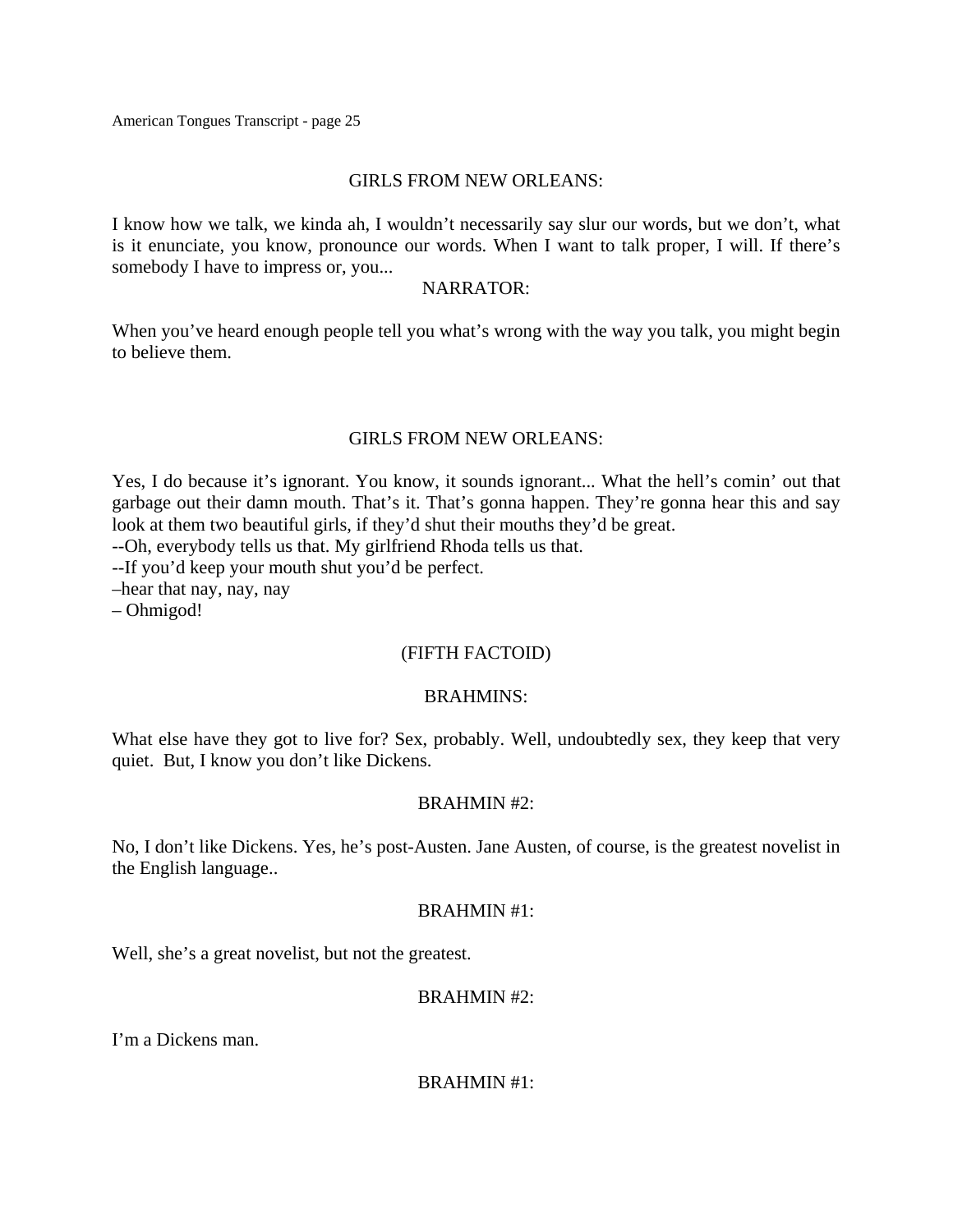Well, Dickens is messy, George.

#### BRAHMIN #2:

Of course he's messy, but he's lively.

#### BRAHMIN #1:

He only wrote one great book which is *Pickwick Papers*.

#### BRAHMIN #1:

I would put that way down compared to *Bleak House*. BRAHMIN #1:

I've been here for about 350 years. My family came over with the first load of bricks.

### BRAHMIN #2:

I consider myself speaking the Brahmin dialect of Boston. But the word Brahmin is a very difficult word to define and it wasn't, in fact, invented by, until Oliver Wendell Holmes.

### BRAHMIN #1:

Yes.

### INTERVIEWER:

Do you think there are many people in Boston who speak like you two gentlemen?

### BRAHMIN #2:

We're a dwindling... We're a declining group, but I think there may be as many as 1000. –Out of 600,000.

–I often wonder...

# (PHILIP CARANGELO)

### FREDDY:

You tend to revel in the communication level you've come to experience. People in North End particularly as I say, revel in the fact that they speak a certain way. And if you speak someway other than that, they find you to be different. And I can't express it more than to say they really revel, they go further that they really should. In other words, to communicate with one another, they don't have to say cars, like you say, but they'll say it even more, just to emphasize the fact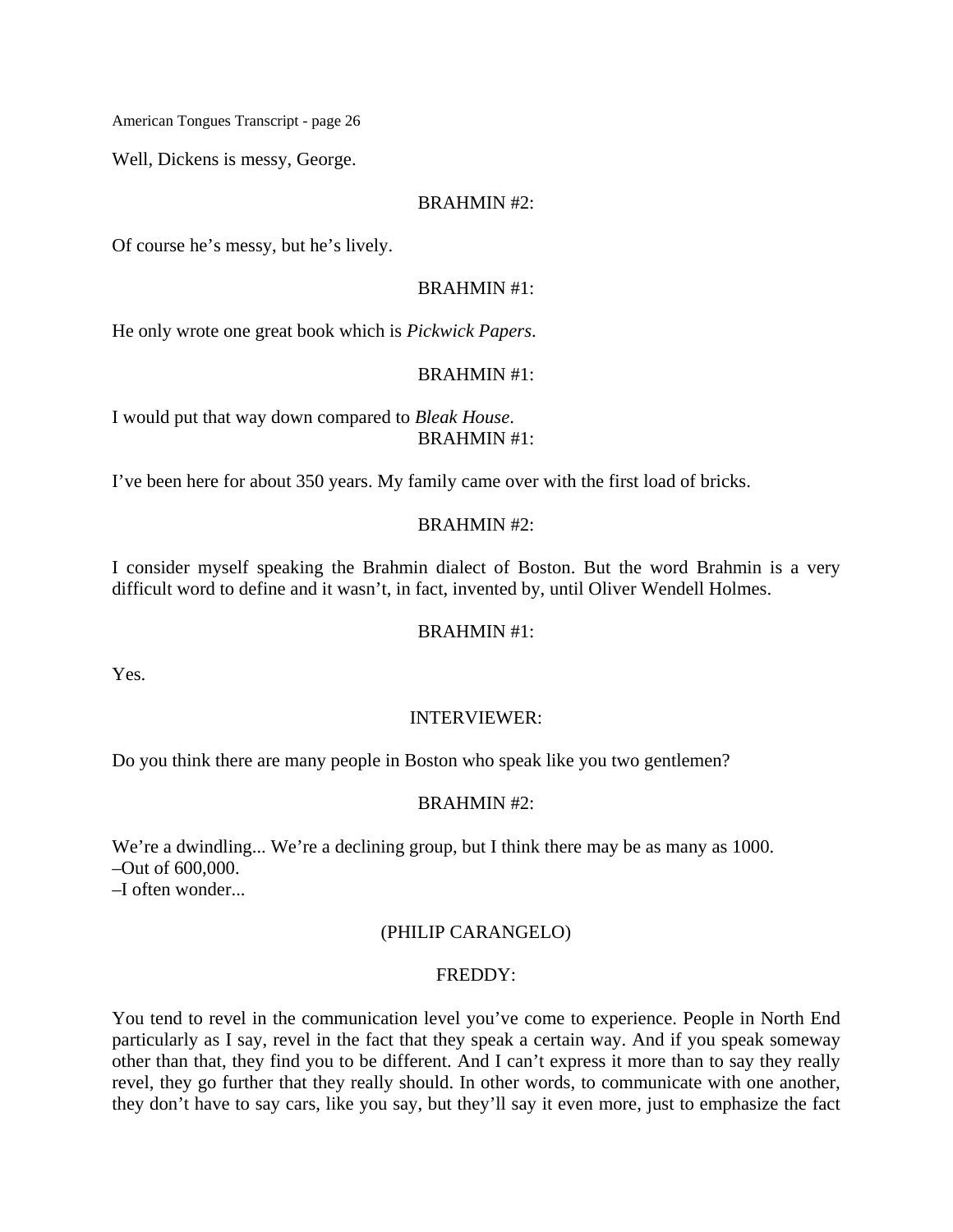that that's where they're from.

#### PHILLIP:

Julio, come here will you please for a minute. You look all "gagado" – what's the matter? Rough night, seriously? You make it to my party, Friday?

#### FREDDY:

What you'll find is a lot of us really express ourselves differently and if my brother Phillip was here, he has yet another way of expressing himself.

### CATHY:

He'd probably be the best one.

#### INTERVIEWER:

Why?

#### CATHY:

He definitely has an accent. A Boston North End accent. The reason why Phillip has it so strong and emphasizes it and uses it to his advantage is because he's the only one out of five us that actually grew up in North End.

#### PHILLIP:

Columbo, what are you doing? Chris fucked up big time.

–Yeah, he's in trouble with the Marines.

–He fuckin' calls up, he calls his boss, he says, "Hey, I ain't comin' into work today." His boss goes, "Why not?" He says, "I'm goin' and gettin' beaned with the broad." His boss says, "Yeah?" They put him in the brig. Then he took a piss test and ah...

### BOBBY:

Every time I hear my younger brother talk, I cringe because it's fine for the area, it's fine for your family, you know, but when you travel outside the area and you travel outside the family you're gonna have to pronounce your R's and you're gonna have to think of what you're saying and you're gonna have to learn to articulate. And all he could do is talk in one manner.

#### PHILIP:

I would never change growin' up in the city. It's the best thing that ever happened to me, it really was. It's such an advantage over people. If you go to a club, you start talkin' to a babe and she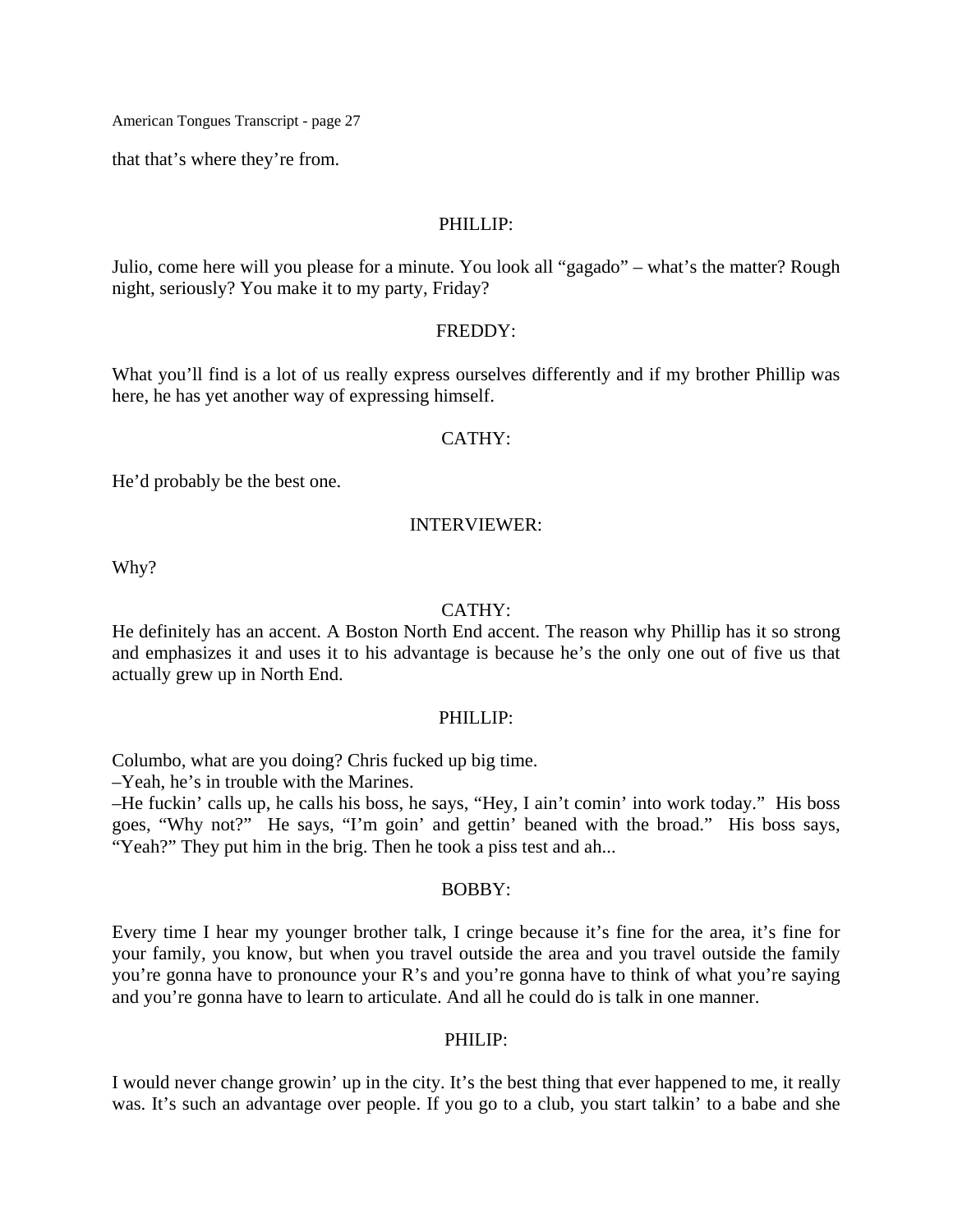says, "You Italian?" I say, "What makes you think dat?" She says, "You talk like an Italian." And then you start giving her the accent and yeah, youse guys and where youse from and I'm wit tree of my friends, I tru the football all day and this, that, and the otha, and stuff like that and the women, they eat it up. They love that, they really do, they thrive on that and then you get a guy, right, and you tell 'em – Don't fuck with me I'll break your motha fuckin' head. And right away the guy he says, wow, this kid's from the city, he's gonna pull a shank on me and cut me and you can intimidate people with your verbal actions.

#### PHILIP:

Now you know where I'm sittin'? The first three rows.

### GIRL:

Are you?

### PHILIP:

Watch, we walk right in like we own the joint. Seriously. I'd be lost without growing up in the city and having these assets. I use them as an asset instead of a liability, you know, and when they went to college it was a liability for my brothers, you know, but then again, they ain't as smart as me.

### ---BLACK ENGLISH---

### (PHILADELPHIA)

#### $MAN #1:$

Incense. Body oil. Incense today, bro?

### $MAN #2:$

I ain't got too much money.

### $MAN#1$ :

Don't worry about it brother. We can work it out, just smell that? Three fifty. Smell that.

MAN #2:

Now you hustlin' me.

 $MAN#1$ :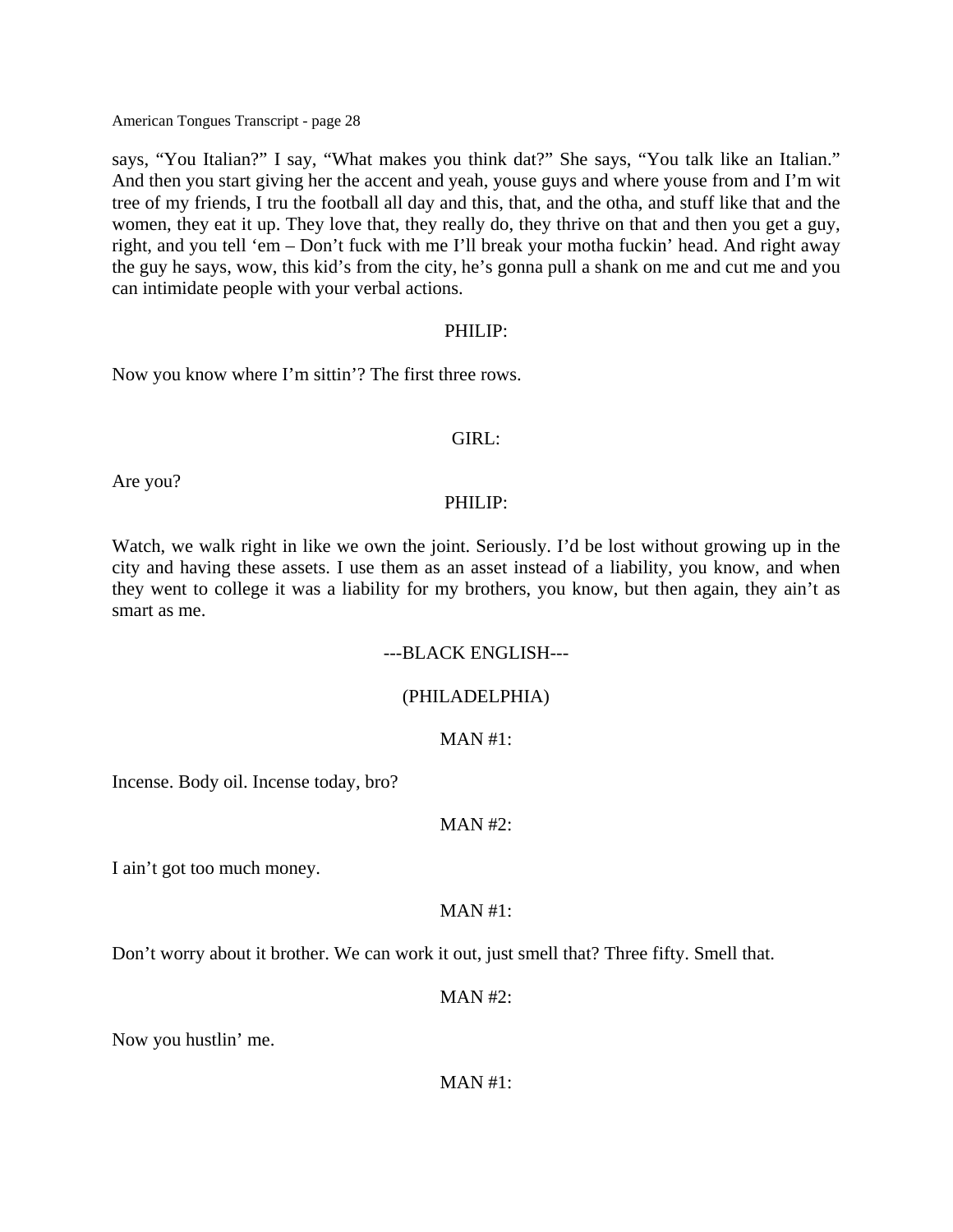No, I'm workin' with you…

 $MAN #2:$ 

You work…

#### $MAN #1:$

I'm workin' with you. I'm tryin' to meet you.

 $MAN #2:$ 

Man, you sure this real, man?

# MAN #1:

All day long, real? I'm scared of it, it's so real. Lemme buy me a bag.

### NARRATOR:

The dialect of many Black Americans is what is often called "Black English." Although the roots of Black English go back hundreds of years, it's use is still controversial today.

### NEW ORLEANS TEENAGER #1:

Yeah, girl, I met a dude, too. His name is Kevin. He was with his girlfriend and I didn't play nothin' like that. So, I let him alone.

### NEW ORLEANS TEENAGER #2:

I saw this guy named Mike…

### NONA STOKES, EDUCATOR:

I think the majority of white America, you know, does not accept "Black English", but not because of the language itself, because of the people who speak it. Which is racism. Most of the white varieties are accepted. They might not be similar, you know, and they might not be so, you know, "correct", but they are accepted.

### NARRATOR:

Even though Black English is mocked and looked down upon by many white people, a lot of Black Americas use it to relate to one another everyday. And those who don't use it in their home communities, run the risk of becoming outsiders.

### CLEVELAND MAN: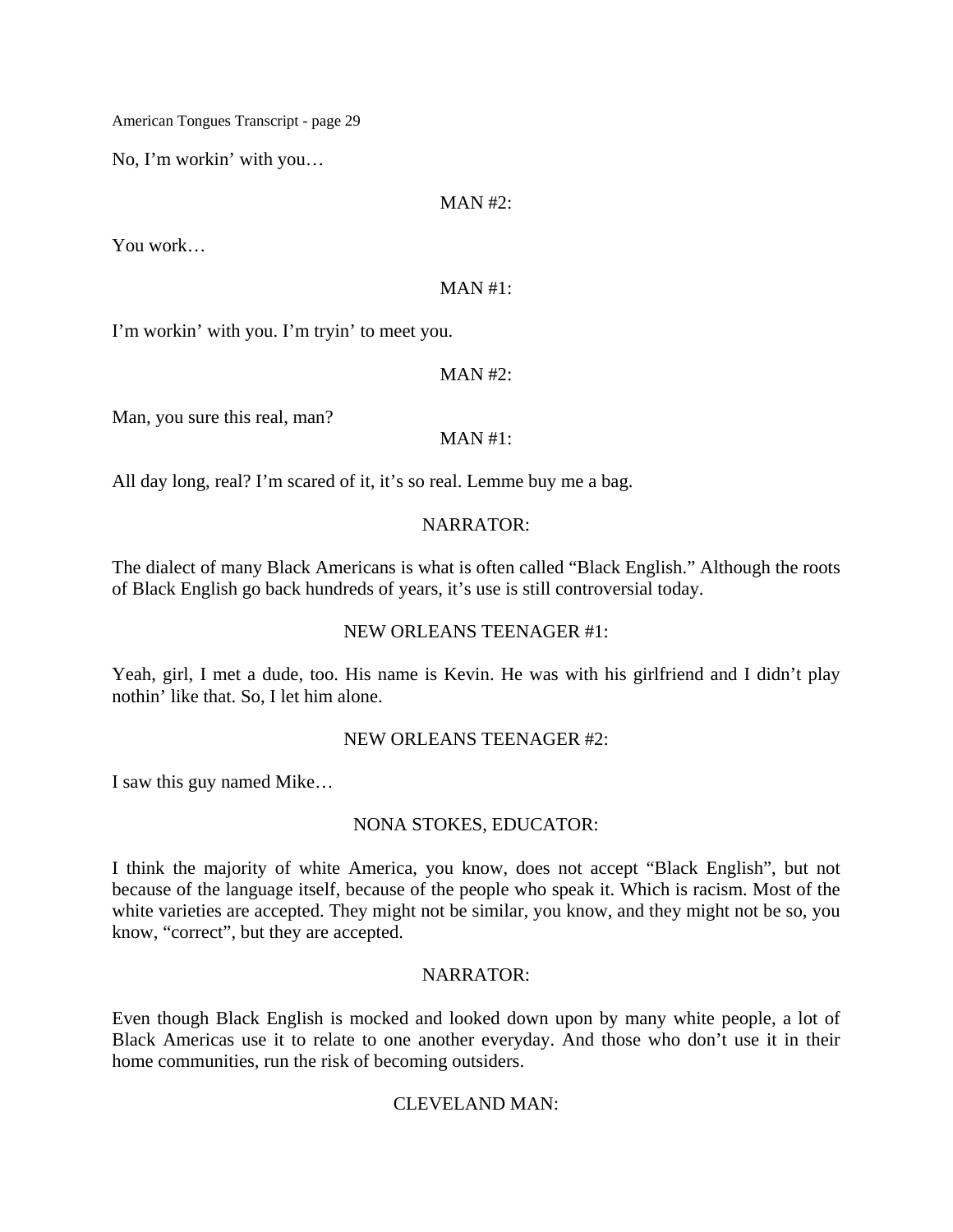I know that my two children are in suburban systems. When I hear them talk, sometimes it grates on me to be honest. My two sons, one's twelve and one's fifteen. When I hear them talk sometimes, I say, my God, I mean, am I raising two white boys here? And I don't mean that to be negative with respect to white males, but I don't want my boys sounding like white males. And when I first, I started listening because a couple of my cousins came over and they said, my age, and they said, "What's happening with your sons, man, why do they sound like that?" I said, "Sound like what?"

#### INTERVIEWER:

Do the three of you talk in the same way?

### GIRLS:

Yeah. No. Yeah.

# GIRL #1:

I think, think me and Sharon do, it's just not Amelia.

### INTERVIEWER:

What's the difference?

### $GIRL$ #2:

I don't use slang as much.

### $GIRL$ #3:

I know what the difference is. Amelia has a proper voice than us. She talks proper.

 $GIRL \#2$ :

I don't use slang as much.

INTERVIEWER:

Why not?

 $GIRL$ #2: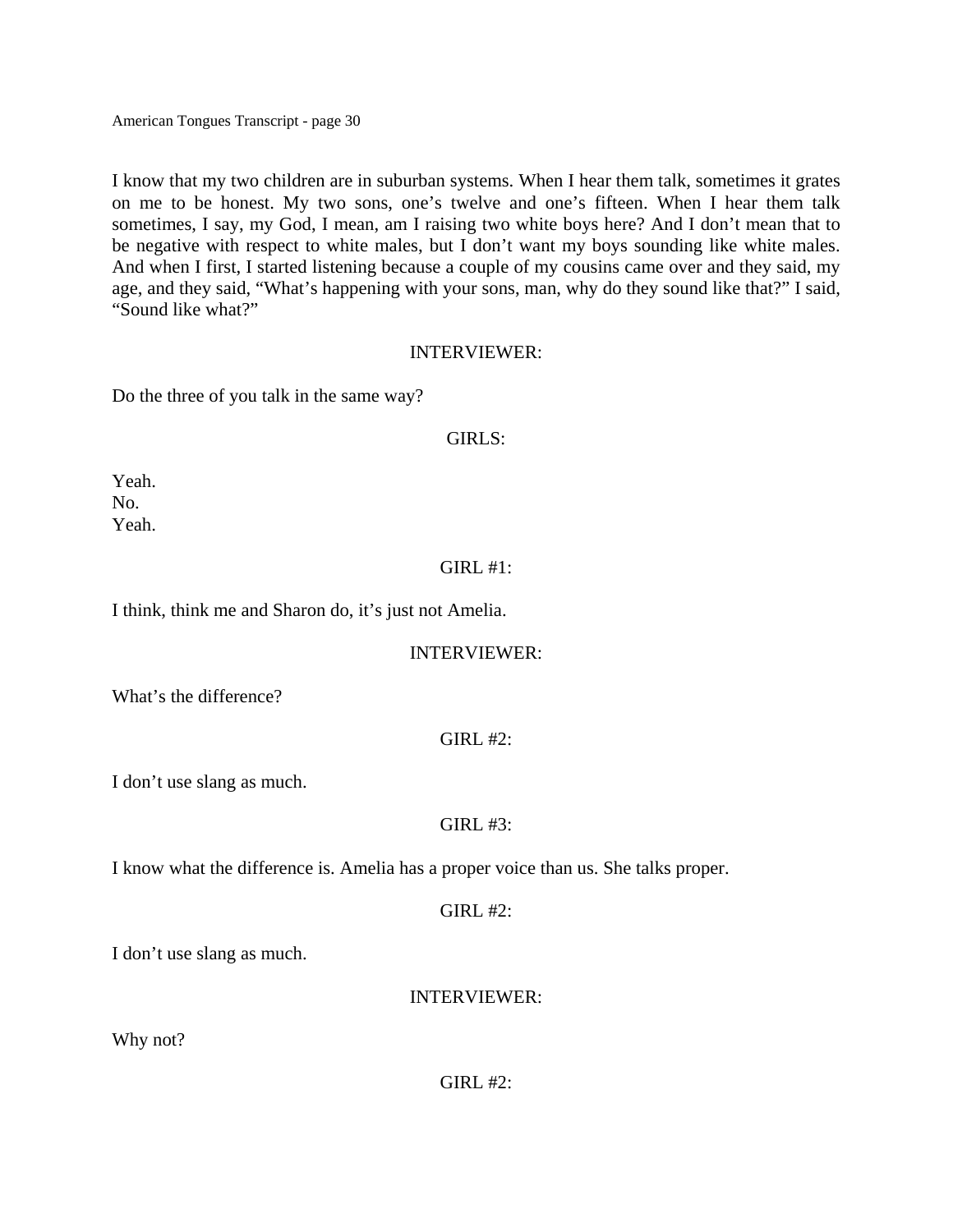I don't know.

#### $GIRL$ #3:

I know why. Cause she a schoolgirl and a mama's girl. I'm a mama girl, too, but you know I still be using them slangs - What's happening, girl? Where you been, been at, everybody's talkin' nothin' much, huh.

GIRL #1:

That's my girl. So it ain't about nothin'…

#### INTERVIEWER:

So, is it a bad thing to speak proper?

 $GIRL$ #3:

Yeah, we call Amelia "bunny rags"…

### $GIRL$ #2:

Some people, some people look at you different because you don't use as much slang as something, she's trying to be cute or something like that.

### POPCORN HARRIS:

You have been made to believe that you own language that you've been communicating with is a bad language.

### JERRY:

But that's not your own language.

### POPCORN HARRIS:

It is your own language. White's don't talk that way.

### JERRY:

Is it their language. Is it their language? Who's language is it. Who's language is it? Listen to me. The only time you're gonna use Black vernacular is standin' on the corner with your arms around your buddy talkin' and rappin', at a party where everybody's high. When you're trying' to take care of business and you're trying to make yourself, your trying to increase your level,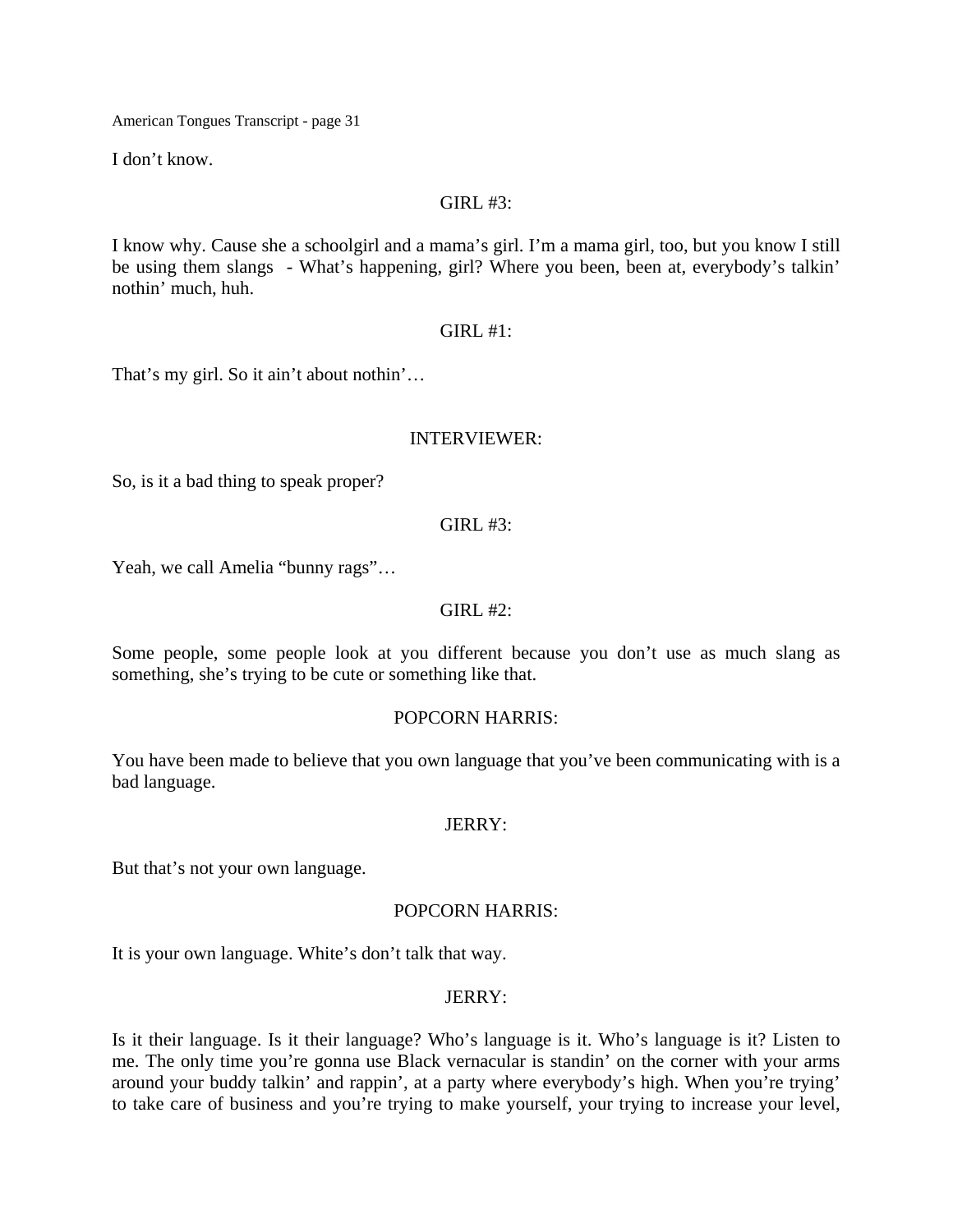standards of living, believe me, Black vernacular, ain't gonna mean no more than that cigarette butt laying on the ground.

#### NONA STOKES:

The hardest thing though is for me to try to show the legitimacy of Black English. That what your parents speak what your sisters and brothers speak is not bad English, it's not slang, it's not something that you have to look down upon it's just another variety and at the same time, say, well, but still you gotta learn Standard English.

### POPCORN HARRIS:

But whether it's slang, or whether it is Standard English. It's still a language. Don't tell me it ain't a language. It's a language that you have snobbed and got indoctrinated…

#### NONA STOKES:

It's more than just accepting a dialect, it you have to really understand that it's politics, too. It's not accepting the people that speak that variety. So, you can't just say that, okay, you guys, if you speak Standard English, you're gonna get that job, you know, 'cause that's not true. You know, but you might not get the job because still that you're Black, but at least if you speak a standard variety they can't say you didn't get the job because you couldn't speak Standard English, you know. At least you'd know that they can't lay that on me.

#### NARRATOR:

Black or white, Texan or New Yorker, few people talk the same way all the time. There's one way of talking to friends and family and another way for business or school. We switch back and forth because we know there is no one way that works in every situation. Language can bring us together or set us apart. Our social and racial attitudes are mixed in with what we feel about peoples accents. And because the way we talk is so much a part of who we are. We feel a special bond with people who talk the same way we do.

#### SONG:

Put some South in your mouth— Put some Dixie in your talk Let me hear that Southern drawl When you say ya'll.

NARRATOR: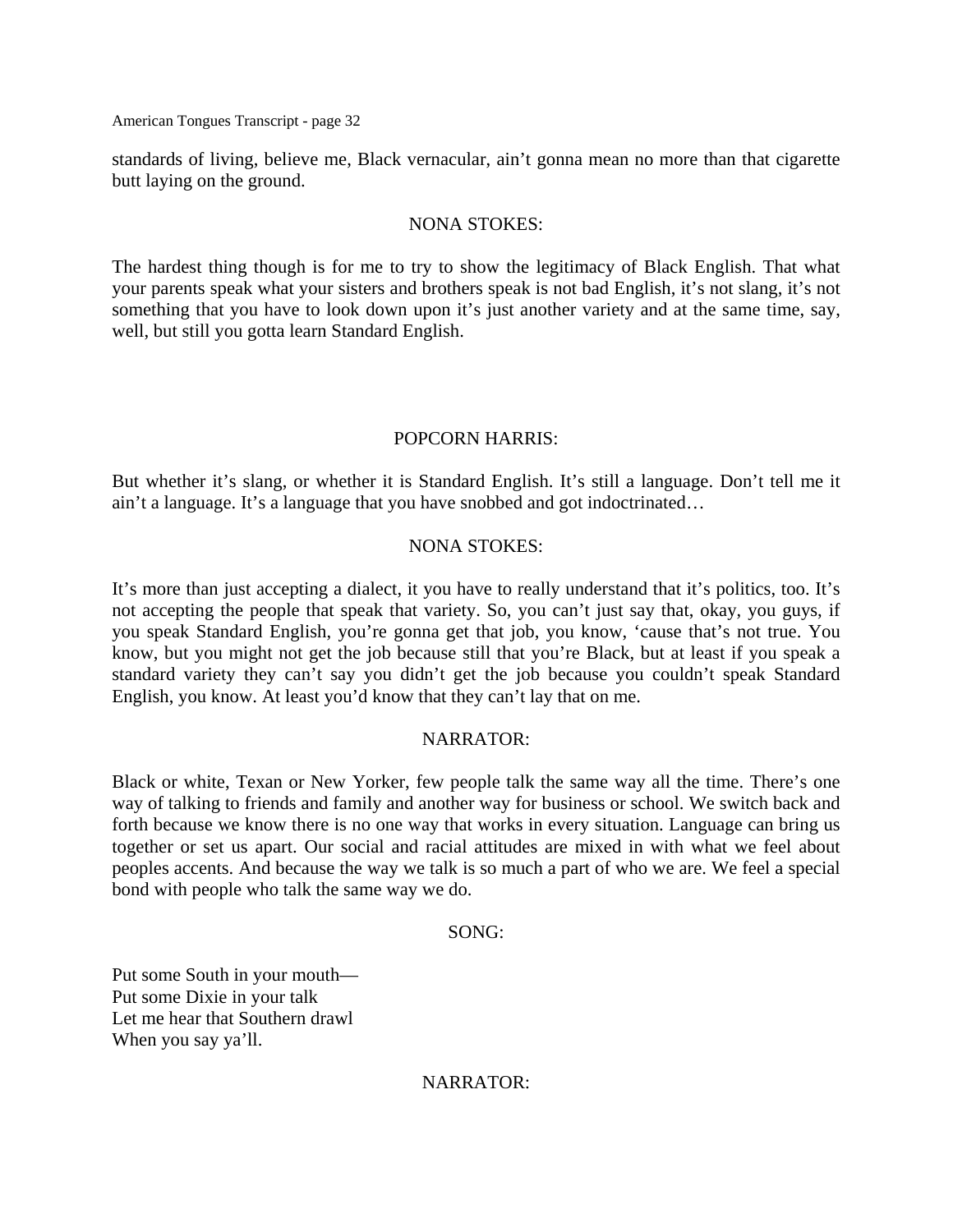Across the country it sounds as though we're having a renewal of pride in our roots and in our speech as well; people are getting rid of the notion that everybody should sound alike. We're recognizing that our accents are part and parcel of our diverse identities and we're certainly not afraid to advertise it.

#### TEXAN:

Some people think I have Lone Star fever, that I take Texas pride too far. They say that's the only reason I eat Ron's Crispy Fried Chicken – Come on!

#### NEW YORKER:

Do you own a foreign car? Well, if you do I have a tune-up special for you! Right now for only \$19.95 plus parts…

#### MISSISSIPPIAN:

J.L. Jones Discount Furniture out on Whitfield Road is the place that we invite you to come and save money the year round.

#### ERNEST P.

Hey, Vern – Umm, Umm, smells great. Cookin' on a gas grill. Hot, fast, and cheap. You know, Vern…

#### NARRATOR:

Some people think television is making us all speak the same way, but that's not really the case. It's true, you may not speak exactly the way your parents do. Americans are more mobile and better educated today than ever before, but we'll never all speak the same.

### ERNEST P.

Listen, um, play it smart Vernon and call your gas company. You shoulda talked to your ol' buddy Ernest first. You know what I mean? I believe them ribs are about ready, Vern!

#### FRED CASSIDY, EDITOR OF DARE:

The little differences that are with us everywhere we go are not likely to be changed. As long as they don't prevent comprehension. As long as they don't keep you from knowing what somebody else is saying or what you are saying to somebody else. As long as they don't spoil communication. Then we 're not going to change them. Why should we? I don't want to sound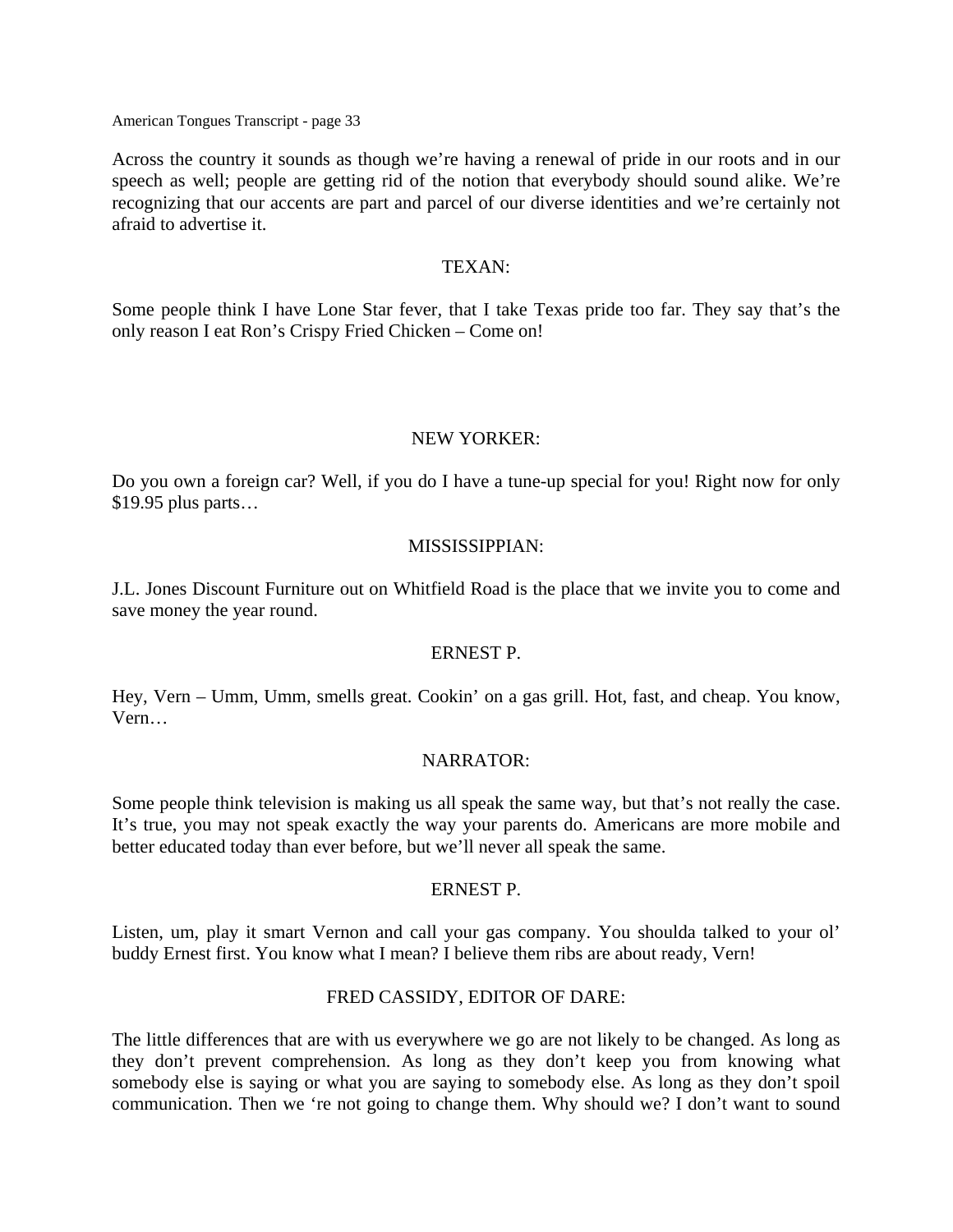like somebody from some other part of the country. I don't know what's wrong with my own speech. We don't have to all talk alike. So, I think that's a general feeling. NEW ORLEANS MAN:

So, you're not embarrassed by the way you talk or…

### QUESTION:

Absolutely not.

#### NEW ORLEANS MAN:

You know, I mean, it's not a matter of pride or anything, but I mean I don't want to go through the process of making my tongue do this stuff you have to do to talk right, I mean, you know why put forth the effort? Everybody knows me.

#### SONG:

Let's call the whole thing off.

### TITLE RECITERS:

American Tongues was produced and directed by Louis Alvarez and Andrew Kolker. The coordinating producer was Susan Milano. The line producer was Lora Myers. Music by Mac Rebennack, Lou Marini, and George Davis. Narrated by Trey Wilson Editing consultant – John Purcell The advisors were Walt Wolfram of the University of the District of Columbia Frederic Cassidy of the Dictionary of American Regional English Raven McDavid of the University of Chicago The local coordinators were Shirley Perlman and Sis May. Wendell A. Harris alias "Popcorn" Thanks to Herbie Smith, Mel Horst & Howard Mims. Millie Moorhead and the Center for Southern Culture Ann & Mark Kindley And the New York Historical Society

American Tongues is supported by a grant from the National Endowment for the Humanities And SWAMP The Southwestern Alternate Media Project This has been a production of the Center for New American Media